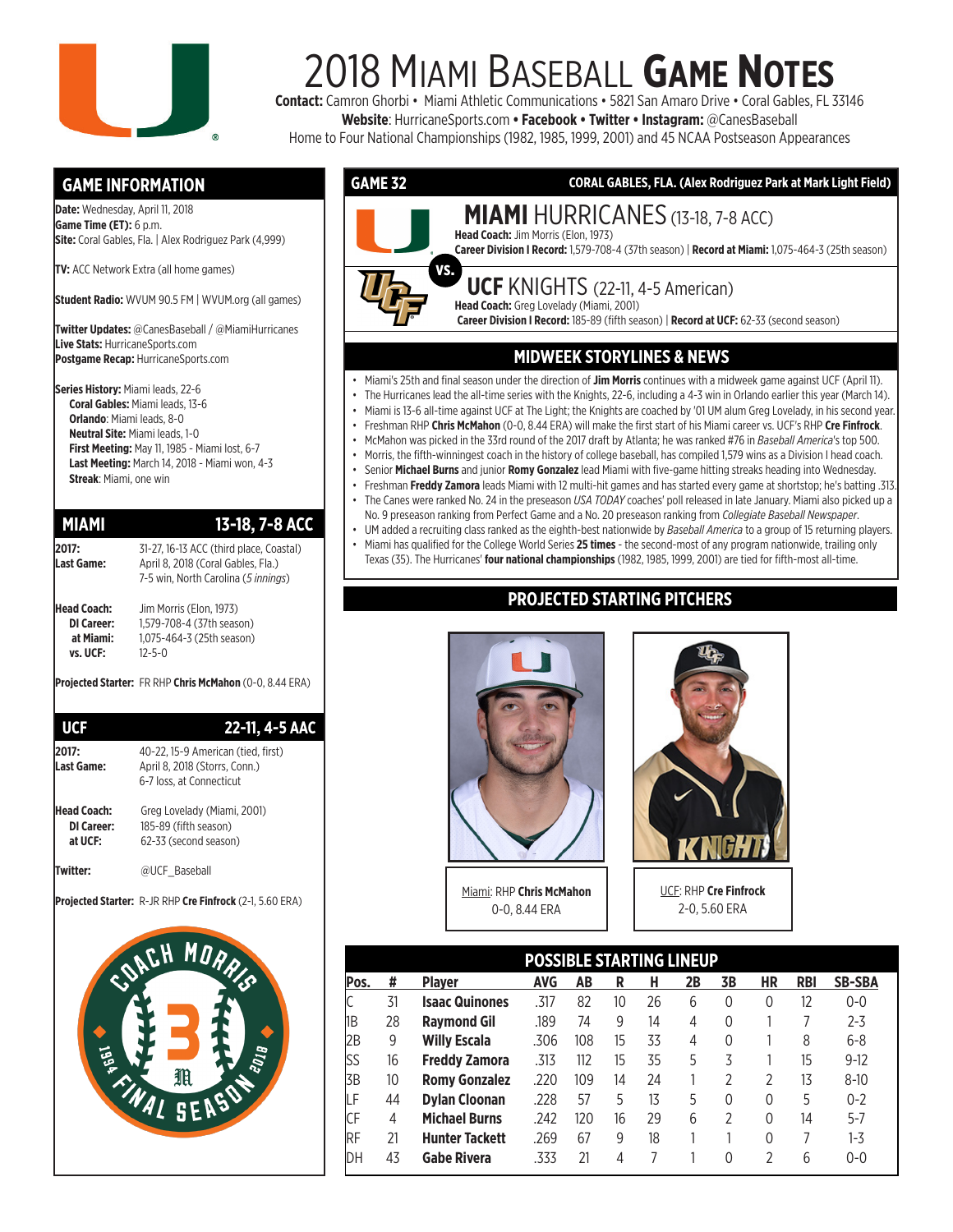#### **2018 SCHEDULE (13-18, 7-8 ACC)**

| <b>FEBRUARY (3-5)</b>                                                                                     |                                     |                                                                         |                      |
|-----------------------------------------------------------------------------------------------------------|-------------------------------------|-------------------------------------------------------------------------|----------------------|
| DATE                                                                                                      | DAY                                 | OPPONENT                                                                | <b>TIME / RESULT</b> |
| Feb. 13                                                                                                   | Saturday                            | FanFest & Alumni Game**                                                 | W. 2-0               |
| <b>Feb. 16</b>                                                                                            | <b>Friday</b>                       | <b>RUTGERS %</b>                                                        | W. 7-1               |
|                                                                                                           |                                     |                                                                         |                      |
| Feb. 17                                                                                                   | <b>Saturday</b>                     | <b>RUTGERS</b>                                                          | W, 8-5               |
| Feb. 18                                                                                                   | <b>Sunday</b>                       | <b>RUTGERS %</b>                                                        | L, 5-7               |
| Feb. 21                                                                                                   | Wednesday                           | <b>MISSOURI</b>                                                         | L, 0-9               |
| <b>Feb. 23</b>                                                                                            | <b>Friday</b>                       | <b>FLORIDA</b>                                                          | $L, 3-7$             |
| Feb. 24                                                                                                   | <b>Saturday</b>                     | <b>FLORIDA</b>                                                          | $L, 2-8$             |
| <b>Feb. 25</b>                                                                                            | <b>Sunday</b>                       | <b>FLORIDA %</b>                                                        | W, 2-0               |
|                                                                                                           |                                     |                                                                         |                      |
| Feb. 28                                                                                                   | Wednesday                           | at FAU %                                                                | $L, 4-5$             |
|                                                                                                           |                                     |                                                                         |                      |
| MARCH (9-9)                                                                                               |                                     |                                                                         |                      |
| DATE                                                                                                      | DAY                                 | <b>OPPONENT</b>                                                         | TIME / RESULT        |
| March <sub>2</sub>                                                                                        | <b>Fridav</b>                       | <b>MAINE %</b>                                                          | L, 1-6               |
| March 3                                                                                                   | <b>Saturday</b>                     | <b>MAINE</b>                                                            | W, 7-6 (16)          |
| March 4                                                                                                   | <b>Sunday</b>                       | <b>MAINE %</b>                                                          |                      |
|                                                                                                           |                                     |                                                                         | W, 7-1               |
| March 7                                                                                                   | Wednesday                           | at FIU %                                                                | L, 3-5               |
| March 9                                                                                                   | <b>Friday</b>                       | <b>NOTRE DAME* %</b>                                                    | W. 3-0               |
| March 10                                                                                                  | <b>Saturday</b>                     | <b>NOTRE DAME* (Game 1)</b>                                             | W, 9-0               |
| March 10                                                                                                  | <b>Saturday</b>                     | <b>NOTRE DAME* (Game 2)</b>                                             | $L, 5-9(10)$         |
| March 14                                                                                                  | Wednesday                           | at UCF                                                                  | W, 4-3               |
|                                                                                                           |                                     |                                                                         |                      |
| March 16                                                                                                  | Friday                              | at Duke*                                                                | $L. 3 - 4$           |
| March 17                                                                                                  | Saturday                            | at Duke*                                                                | $L, 1-4$             |
| March 18                                                                                                  | Sunday                              | at Duke*                                                                | W. 8-2               |
| March 21                                                                                                  | Wednesday                           | FAU                                                                     | $L.9-11$             |
| March 23                                                                                                  | <b>Fridav</b>                       | <b>VIRGINIA*</b>                                                        | W. 3-2 (11)          |
|                                                                                                           |                                     |                                                                         |                      |
| March 24                                                                                                  | <b>Saturday</b>                     | VIRGINIA* %                                                             | W, 1-0               |
| March 25                                                                                                  | <b>Sunday</b>                       | <b>VIRGINIA*</b>                                                        | W, 8-1               |
| March 27                                                                                                  | Tuesday                             | at Miami Marlins (exhibition)                                           | L, 2-22              |
| March 28                                                                                                  | Wednesdav                           | at FGCU                                                                 | $L, 0-1$             |
| March 30                                                                                                  | Friday                              | at Georgia Tech*                                                        | $L.1-6$              |
|                                                                                                           |                                     | at Georgia Tech*                                                        |                      |
| March 31                                                                                                  | Saturday                            |                                                                         | L, 4-13              |
| APRIL (1-4)                                                                                               |                                     |                                                                         |                      |
|                                                                                                           |                                     |                                                                         |                      |
| DATE                                                                                                      | DAY                                 | <b>OPPONENT</b>                                                         | TIME / RESULT        |
| April 1                                                                                                   | Sunday                              | at Georgia Tech*                                                        | $L, 1-4$             |
| April 4                                                                                                   | Wednesday                           | FAU                                                                     | L, 4-7               |
|                                                                                                           |                                     |                                                                         |                      |
| April 6                                                                                                   | <b>Friday</b>                       | <b>NORTH CAROLINA*</b>                                                  | L, 4-8 (12)          |
| April 7                                                                                                   | <b>Saturday</b>                     | <b>NORTH CAROLINA*</b>                                                  | L, 6-9               |
|                                                                                                           | <b>Sunday</b>                       | <b>NORTH CAROLINA* %</b>                                                | W, 7-5 (5)           |
|                                                                                                           | Wednesday                           | <b>UCF</b>                                                              | 6 p.m.               |
| April 8<br>April 11<br>April 13                                                                           | Friday                              | at Clemson*                                                             | 6:30 p.m.            |
|                                                                                                           | Saturday                            | at Clemson*                                                             | 5 p.m.               |
|                                                                                                           |                                     |                                                                         |                      |
|                                                                                                           | Sunday                              | at Clemson*                                                             | 1 p.m.               |
|                                                                                                           | Wednesday                           | FGCU                                                                    | 6 p.m.               |
|                                                                                                           | <b>Friday</b>                       | <b>PITTSBURGH*</b>                                                      | 7 p.m.               |
|                                                                                                           | <b>Saturday</b>                     | <b>PITTSBURGH*</b>                                                      | 7 p.m.               |
|                                                                                                           | <b>Sunday</b>                       | <b>PITTSBURGH*</b>                                                      | 1 p.m.               |
|                                                                                                           | Wednesdav                           | FIU                                                                     | 6 p.m.               |
|                                                                                                           |                                     |                                                                         |                      |
|                                                                                                           | Friday                              | at Florida State*                                                       | 6 p.m.               |
| April 27<br>April 28                                                                                      | Saturday                            | at Florida State*                                                       | 6 p.m.               |
|                                                                                                           | Sunday                              | at Florida State*                                                       | 1 p.m.               |
| April 14<br>April 15<br>April 18<br>April 20<br>April 21<br>April 22<br>April 25<br>April 29<br>MAY (0-0) |                                     |                                                                         |                      |
|                                                                                                           |                                     |                                                                         |                      |
| DATE                                                                                                      | DAY                                 | OPPONENT                                                                | TIME / RESULT        |
| May 4                                                                                                     | Friday                              | <b>BETHUNE-COOKMAN</b>                                                  | 7 p.m.               |
|                                                                                                           | <b>Saturday</b>                     | <b>BETHUNE-COOKMAN</b>                                                  | 7 p.m.               |
| May 5<br>May 6                                                                                            | <b>Sundav</b>                       | <b>BETHUNE-COOKMAN</b>                                                  | 1 p.m.               |
|                                                                                                           | Wednesday                           | FGCU                                                                    | 7 p.m.               |
| May 11                                                                                                    | Friday                              | at Virginia Tech*                                                       | 6 p.m.               |
|                                                                                                           |                                     |                                                                         |                      |
| May 12                                                                                                    | Saturday                            | at Virginia Tech*                                                       | 3 p.m.               |
| May 13                                                                                                    | Sunday                              | at Virginia Tech*                                                       | 1 p.m.               |
| May 15                                                                                                    | <b>Tuesday</b>                      | STETSON                                                                 | 7 p.m.               |
| May 17                                                                                                    | <b>Thursday</b>                     | <b>BOSTON COLLEGE*</b>                                                  | 7 p.m.               |
| May 9<br>May 18                                                                                           | <b>Friday</b>                       | <b>BOSTON COLLEGE*</b>                                                  | 7 p.m.               |
|                                                                                                           |                                     |                                                                         |                      |
| May 19<br>May 22-27                                                                                       | <b>Saturday</b><br>Tuesday - Sunday | <b>BOSTON COLLEGE*</b><br>2018 ACC Baseball Championship (Durham, N.C.) | 1 p.m.               |

Home games in CAPS, played at Mark Light Field in Coral Gables, Fla.

indicates Atlantic Coast Conference game

% indicates game will be carried on 790 The Ticket | all games carried on WVUM 90.5 FM All home games carried on ACC Network Extra

#### **UNIVERSITY INFORMATION**

| Coral Gables, Fla.                              |
|-------------------------------------------------|
| 15.629                                          |
| 1925                                            |
| <b>Hurricanes</b>                               |
| Orange (PMS 1665), Green (PMS 3435) and White   |
| Dr. Julio Frenk                                 |
| <b>Blake James</b>                              |
| Atlantic Coast Conference                       |
| Alex Rodriguez Park at Mark Light Field / 4,999 |
| 305-284-2263                                    |
|                                                 |

#### **BASEBALL COACHING / SUPPORT STAFF**

| <b>Head Coach</b>                                 | Jim Morris                               |
|---------------------------------------------------|------------------------------------------|
| Record at Miami / Seasons                         | $1,075 - 464 - 3$ (.710) / 24+           |
| <b>Career Division I Record / Seasons</b>         | 1.579-708-4 (.697) / 36+                 |
| <b>Career Coaching Record / Seasons</b>           | 1,710-747-4 (.702) / 40+                 |
| Associate Head Coach / Recruiting Coor. / Hitting | Gino DiMare (Miami, 1998)                |
| <b>Assistant Coach / Pitching</b>                 | J.D. Arteaga (Miami. 2002)               |
| <b>Assistant Coach / Catchers</b>                 | Norberto Lopez (Nova Southeastern, 1999) |
| <b>Strength &amp; Conditioning Coach</b>          | Brian Gabriel (Incarnate Word, 1996)     |
| <b>Athletic Trainer</b>                           | H.R. Powell (Montclair State, 2013)      |
| Director of Baseball Operations / Camps           | Robert "G.M." McDaniel (FIU, 2003)       |
| <b>PROGRAM HISTORY</b>                            |                                          |
| <b>First Year of Baseball</b>                     | 1940                                     |
| <b>All-Time Program Record</b>                    | 2,549-1,048-18 (.707)                    |
| College World Series Appearances / Last           | 25 / 2016                                |
| <b>College World Series Record</b>                | 48-42 (.533)                             |
| <b>NCAA Regional Appearances/Last</b>             | 45 / 2016                                |
| <b>NCAA Regional Record</b>                       | 125-44 (.740)                            |
| NCAA Super Regional Appearances / Last            | 12/2016                                  |
| <b>NCAA Super Regional Record</b>                 | 18-11 (.621)                             |
| <b>Last Postseason Opponent</b>                   | UC Santa Barbara / 2016                  |
|                                                   | College World Series (Omaha, Neb.)       |
| Result                                            | Lost. 3-5                                |

**POSTSEASON HISTORY**

**National Championships: 4** (1982, 1985, 1999, 2001)

**College World Series Appearances: 25** (1974, 1978, 1979, 1980, 1981, 1982, 1984, 1985, 1986, 1988, 1989, 1992, 1994, 1995, 1996, 1997, 1998, 1999, 2001, 2003, 2004, 2006, 2008, 2015, 2016)

**Super Regional Appearances: 12** (1999, 2000, 2001, 2002, 2003, 2004, 2005, 2006, 2008, 2010, 2015, 2016)

**Super Regional Titles: 8** (1999, 2001, 2003, 2004, 2006, 2008, 2015, 2016)

**NCAA Regional Appearances: 45** (1971, 1973, 1974, 1975, 1976, 1977, 1978, 1979, 1980, 1981, 1982, 1983, 1984, 1985, 1986, 1987, 1988, 1989, 1990, 1991, 1992, 1993, 1994, 1995, 1996, 1997, 1998, 1999, 2000, 2001, 2002, 2003, 2004, 2005, 2006, 2007, 2008, 2009, 2010, 2011, 2012, 2013, 2014, 2015, 2016)

**NCAA Regional Titles: 29** (1974, 1978, 1979, 1980, 1981, 1982, 1984, 1985, 1986, 1988, 1989, 1992, 1994, 1995, 1996, 1997, 1998, 1999, 2001, 2002, 2003, 2004, 2005, 2006, 2008, 2010, 2015, 2016)





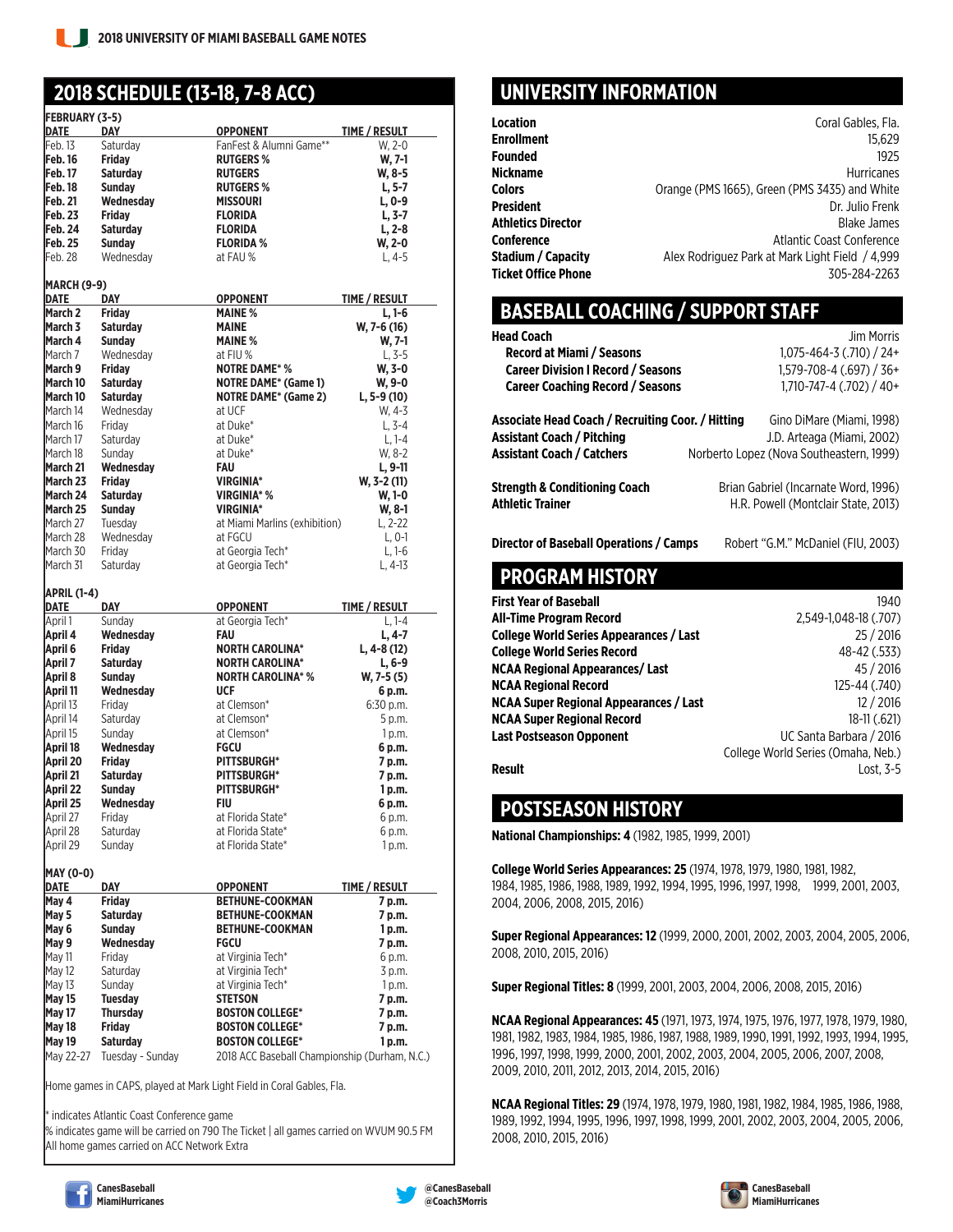#### **@CANESBASEBALL**

# BASEBA

#### **2018 UNIVERSITY OF MIAMI BASEBALL ROSTER**

| No.                     | <b>Name</b>               | B/T | POS.         | HT.      | WT. | Year       | Hometown / High School / Previous School                   |
|-------------------------|---------------------------|-----|--------------|----------|-----|------------|------------------------------------------------------------|
| $\mathbf 0$             | <b>Gregory Veliz</b>      | L/R | <b>RHP</b>   | $6 - 2$  | 205 | So.        | Key West, Fla. (North Broward Prep)                        |
| 2                       | <b>Danny Reyes</b>        | R/R | <b>OF</b>    | $6 - 2$  | 215 | Jr.        | Miami Springs, Fla. (Broward) (Florida) (Mater Academy)    |
| $\overline{\mathbf{4}}$ | <b>Michael Burns</b>      | R/R | <b>OF</b>    | $5-9$    | 180 | RSr.       | Littleton, Colo. (Cisco College) (Wichita St.) (Columbine) |
| 7                       | <b>Chris McMahon</b>      | R/R | <b>RHP</b>   | $6 - 2$  | 190 | Fr.        | West Chester, Pa. (West Chester Bayard Rustin)             |
| 9                       | <b>Willy Escala</b>       | R/R | <b>INF</b>   | $5-10$   | 180 | Fr.        | Miami, Fla. (South Dade)                                   |
| 10                      | <b>Romy Gonzalez</b>      | R/R | <b>INF</b>   | $6 - 2$  | 200 | Jr.        | Miami, Fla. (American Senior)                              |
| 13                      | <b>Tyler Paige</b>        | R/R | <b>INF</b>   | $5-10$   | 185 | Fr.        | Miami, Fla. (Westminster Christian)                        |
| 14                      | <b>Evan McKendry</b>      | R/R | <b>RHP</b>   | $6 - 3$  | 210 | So.        | Pembroke Pines, Fla. (North Broward Prep)                  |
| 16                      | <b>Freddy Zamora</b>      | R/R | <b>INF</b>   | $6-1$    | 180 | Fr.        | Miami, Fla. (Miami Killian Senior)                         |
| 18                      | <b>Michael Mediavilla</b> | R/L | <b>LHP</b>   | $6-5$    | 225 | Sr.        | Hialeah, Fla. (Mater Academy)                              |
| 19                      | <b>Jeb Bargfeldt</b>      | L/L | <b>LHP</b>   | $6-0$    | 175 | Sr.        | Owasso, Okla. (Cisco College) (Wichita St.) (Owasso)       |
| 21                      | <b>Hunter Tackett</b>     | R/R | <b>OF</b>    | $6 - 3$  | 186 | Sr.        | Knoxville, Tenn. (NW Fla. St.) (Auburn) (Anderson County)  |
| 22                      | Albert Maury, Jr.         | R/R | <b>RHP</b>   | $6-2$    | 205 | Sp.        | Miami, Fla. (Belen Jesuit)                                 |
| 24                      | <b>Michael Amditis</b>    | R/R | $\mathsf C$  | $5 - 11$ | 190 | <b>RFr</b> | Boca Raton, Fla. (Boca Raton Community)                    |
| 27                      | <b>Daniel Epstein</b>     | L/L | <b>LHP</b>   | $6-0$    | 175 | RJr.       | <b>Weston, Fla. (University School)</b>                    |
| 28                      | <b>Raymond Gil</b>        | R/R | 3B           | $6-0$    | 215 | Fr.        | Miami, Fla. (Gulliver Prep)                                |
| 30                      | <b>Alex Toral</b>         | L/L | 1B           | $6-1$    | 225 | Fr.        | Davie, Fla. (Archbishop McCarthy)                          |
| 31                      | <b>Isaac Quinones</b>     | R/R | $\mathsf{C}$ | $5-9$    | 189 | Fr.        | Pembroke Pines, Fla. (West Broward)                        |
| 32                      | <b>Alex Ruiz</b>          | R/R | <b>RHP</b>   | $6-1$    | 195 | Fr.        | Miami, Fla. (Westminster Christian)                        |
| 34                      | <b>Daniel Rivero</b>      | R/R | <b>RHP</b>   | $6 - 3$  | 200 | So.        | Davie, Fla. (Pembroke Pines Charter)                       |
| 35                      | <b>Andrew Cabezas</b>     | R/R | <b>RHP</b>   | $6-0$    | 180 | Jr.        | Miami Gardens, Fla. (Coral Gables Senior)                  |
| 36                      | Jeremy Cook               | L/L | <b>LHP</b>   | $6-1$    | 205 | Fr.        | Weston, Fla. (Flanagan)                                    |
| 37                      | <b>Kam Lane</b>           | R/R | <b>OF</b>    | $6 - 2$  | 195 | Jr.        | Eagle, Idaho (Salt Lake Community College) (Eagle)         |
| 38                      | <b>Connor Allen</b>       | L/L | 1B           | $6 - 4$  | 210 | Fr.        | Merritt Island, Fla. (Merritt Island)                      |
| 39                      | <b>Cooper Hammond</b>     | R/R | <b>RHP</b>   | $6 - 3$  | 205 | RSr.       | Venice, Fla. (Venice Senior)                               |
| 43                      | <b>Gabe Rivera</b>        | R/R | 0F           | $5 - 11$ | 210 | Fr.        | Miami, Fla. (Miami Killian Senior)                         |
| 44                      | <b>Dylan Cloonan</b>      | L/L | LHP/OF       | $6 - 2$  | 194 | Fr.        | <b>Cutler Bay, Fla. (Westminster Christian)</b>            |
| 45                      | <b>Joe Sparber</b>        | R/R | $\mathsf{C}$ | $6-1$    | 205 | Fr.        | Lincroft, N.J. (Christian Brothers Academy)                |
| 47                      | <b>Michael Perez</b>      | R/R | <b>RHP</b>   | $6-1$    | 210 | RSr.       | Miami, Fla. (Miami Dade College) (FIU) (Killian)           |
| 51                      | <b>Tony Jenkins</b>       | R/R | <b>OF</b>    | $6-0$    | 190 | Fr.        | Rockledge, Fla. (Holy Trinity Episcopal)                   |
| 52                      | <b>Frankie Bartow</b>     | R/R | <b>RHP</b>   | $6 - 3$  | 200 | Jr.        | Miami, Fla. (TERRA)                                        |
| 99                      | <b>Daniel Federman</b>    | L/R | <b>RHP</b>   | $6-0$    | 195 | Fr.        | Pembroke Pines, Fla. (Archbishop McCarthy)                 |

**Head Coach:** Jim Morris, Elon (1973), 25th season **Assistant Coaches:** Gino DiMare, Miami (1998), 19th season J.D. Arteaga, Miami (2002), 16th season Norberto Lopez, Nova Southeastern (1999), third season **Student Coach**: Chris Diaz, Miami (first season) **Strength & Conditioning Coach:** Brian Gabriel, Incarnate Word (1996), fifth season **Director of Baseball Operations & Camps:** Robert McDaniel, FIU (2003), 16th season **Athletic Trainer:** H.R. Powell, Montclair State (2013), third season

**Communications**: Camron Ghorbi, Miami (2011), seventh season

**PRONUNCIATION GUIDE**

Michael **Amditis** am-DEE-tiss J.D. **Arteaga ar-tee-AH-gah** Jeb **Bargfeldt** BARG-feld<br> **BARG-feld**<br>
Bartow bar-TOE Frankie **Bartow** Andrew **Cabezas Kuh-BAY-suss** Gino **DiMare** duh-MAWR-ee Isaac **Quinones** keh-NYO-nez **Danny Reyes** RAY-iss Gregory **Veliz** vuh-LEEZ

# Michael **Mediavilla** med-EE-uh-VEE-uh





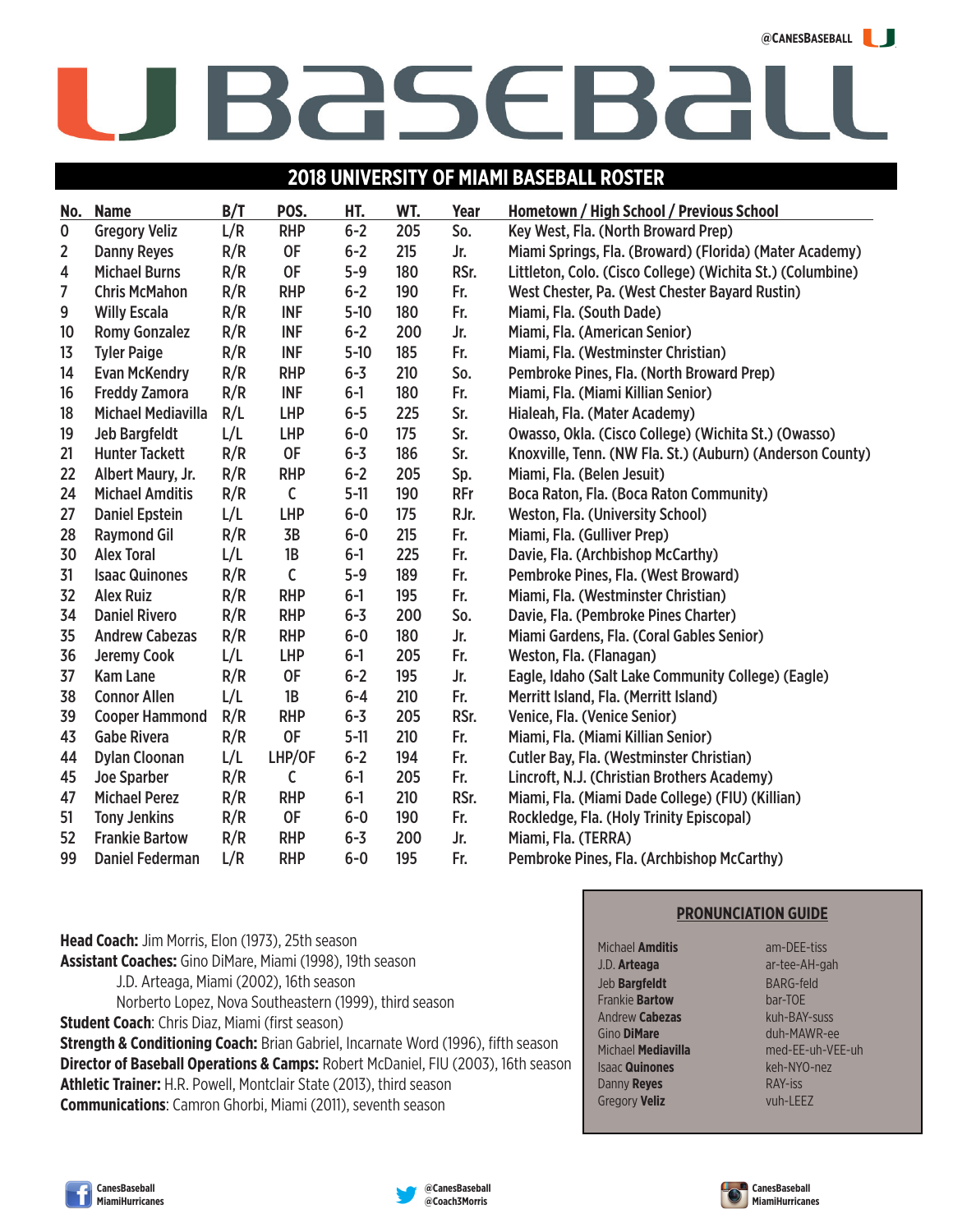#### **3 JIM MORRIS** HEAD COACH

#### **THE HURRICANES' SKIPPER**

1999 & 2001 National Coach of the Year (*CBN*) 1999 & 2001 National Coach of the year (*ABCA*) 1994 Coach of the Year (*Baseball America*) 2008 ACC Coach of the Year



It doesn't matter if his roster is full of rookies or veterans, University of Miami head coach Jim Morris continues to produce some of college baseball's most consistent and dominant teams entering his 25th and final season in Coral Gables. With a talented staff around him, Morris' Hurricanes are continually the class of collegiate baseball, having won national titles in 1999 and 2001 and the ACC Baseball Regular Season Championship in 2008, 2014 and 2016.

In his 24-season tenure at Miami, no program has qualified for the College World Series as much as Morris and his Hurricanes. Miami, which has qualified for the NCAA Tournament on 45 occasions, has made it to Omaha in 13 of Morris' 24 seasons in Coral Gables - including most recently in 2016, when Miami was awarded the No. 3 national seed for the NCAA postseason.

Morris set an NCAA record for guiding a program to the CWS in each of his first six years at UM. In addition, Morris has won 17 of 23 NCAA Regional appearances at UM, including a record 13 straight to start his tenure in Coral Gables. His teams qualified for NCAA Regionals for a streak of 32 straight years, beginning with his final nine seasons (1985-1993) at Georgia Tech and his first 23 seasons at Miami (1994-2016).

A three-time national coach of the year and 2008 Atlantic Coast Conference Coach of the Year, Morris has directed the Hurricanes to a 1,075-464-3 (.703) mark since arriving in 1994. Including his 12 seasons at Georgia Tech (1982-93), Morris has forged a 1,579- 708-4 (.693) Division I record in 36 years as a head coach. Overall, Morris has been the head coach at the collegiate level for 40 seasons, spending the first four at DeKalb (Ga.) C.C. from 1976-79, and has recorded a 1,710-747-4 (.698) mark.

In addition to carrying on Miami's great baseball reputation in the last 24 years, Morris personally led the charge in the construction of Alex Rodriguez Park, and logged hundreds of hours raising funds for the stadium's renovation prior to its reopening in 2009.

Two Hurricanes were selected in the 2017 Major League Baseball First-Year Player Draft; junior outfielder Carl Chester was selected in the 12th round by Tampa Bay and junior righhander Jesse Lepore was drafted in the 24th round by Colorado. The Hurricanes finished sixth in the overall ACC standings in 2017 and advanced to the semifinals of the ACC Championship in Louisville, Ky.

Morris reached two coaching milestones in 2016, as he led the program to its 25th College World Series appearance in history, its third straight ACC Coastal Division title and the program's second ACC Regular Season Championship in a three-year span.

Morris became just the sixth coach in the history of Division I baseball to reach the 1,500-win plateau when Miami topped Louisville 8-4 in dramatic fashion on March 18, 2016. Eight days later, Miami topped Clemson 5-4 in 11 innings - also in walk-off fashion - to send Morris to his 1,000th win at the helm of the Hurricanes.

Under his direction, the Hurricanes set the program record for fielding percentage with a sparkling .983 mark in 2016, a figure that ranked best nationwide. Seven Hurricanes were selected in the 2016 Major League Baseball First-Year Player Draft, including the program's first first-round selection since 2010 in catcher Zack Collins (No. 10, Chicago



White Sox). Morris also helped guide two Hurricanes to a pair of major awards: Collins became the first Hurricane to win the Johnny Bench Award as the nation's top collegiate catcher in 2016, while Bryan Garcia set the program saves record and became the first Hurricane to win the NCBWA Stopper of the Year Award.

Morris entered 2015 as among the winningest active coaches in Division I baseball with 1,435 wins. He wasted little time in moving up the record books, moving into sole possession of eighth place in all-time wins (1,439) on Feb. 15 with a 25-4 win over Rutgers and then seventh place with a 9-5 win over Louisville on March 7 (1,445).

Miami captured the 2014 ACC Regular Season Championship under his watch, recording 24 wins in conference play for the first time in program history. Morris reached two coaching milestones in the first half of the 2014 season. He became just the eighth Division I coach to reach 1,400 wins in a 5-2 win over Boston College on March 8, and won his 900th game at Miami in a 7-1 upset of No. 3 Virginia on March 22.

Among the players Morris coached at Miami that have gone on to play in the Major Leagues are Peter O'Brien (Kansas City), Chris Hermann (Arizona), Yasmani Grandal (Los Angeles Dodgers), Jemile Weeks (Boston), Danny Valencia (Oakland), Jon Jay (Chicago), Yonder Alonso (Oakland), Ryan Braun (Milwaukee), Ryan Jackson (St. Louis), Pat Burrell (Philadelphia), Alex Cora (New York Mets), Bobby Hill (San Diego), Aubrey Huff (Detroit), Chris Perez (Cleveland), Cesar Carrillo (San Diego), Brian Barton (St. Louis), Gaby Sanchez (Florida), Charlton Jimerson (Houston), Jay Tessmer (New York Yankees), Danny Graves (Cincinnati) and Jason Michaels (Houston), among many others. From his days at Georgia Tech include Nomar Garciaparra (Los Angeles), Jay Payton (Oakland) and Jason Varitek (Boston).

#### **FAMILY MAN**

Coach Morris and his wife Nhan live in Miami with their six-year old son, James W. Morris IV (Will).





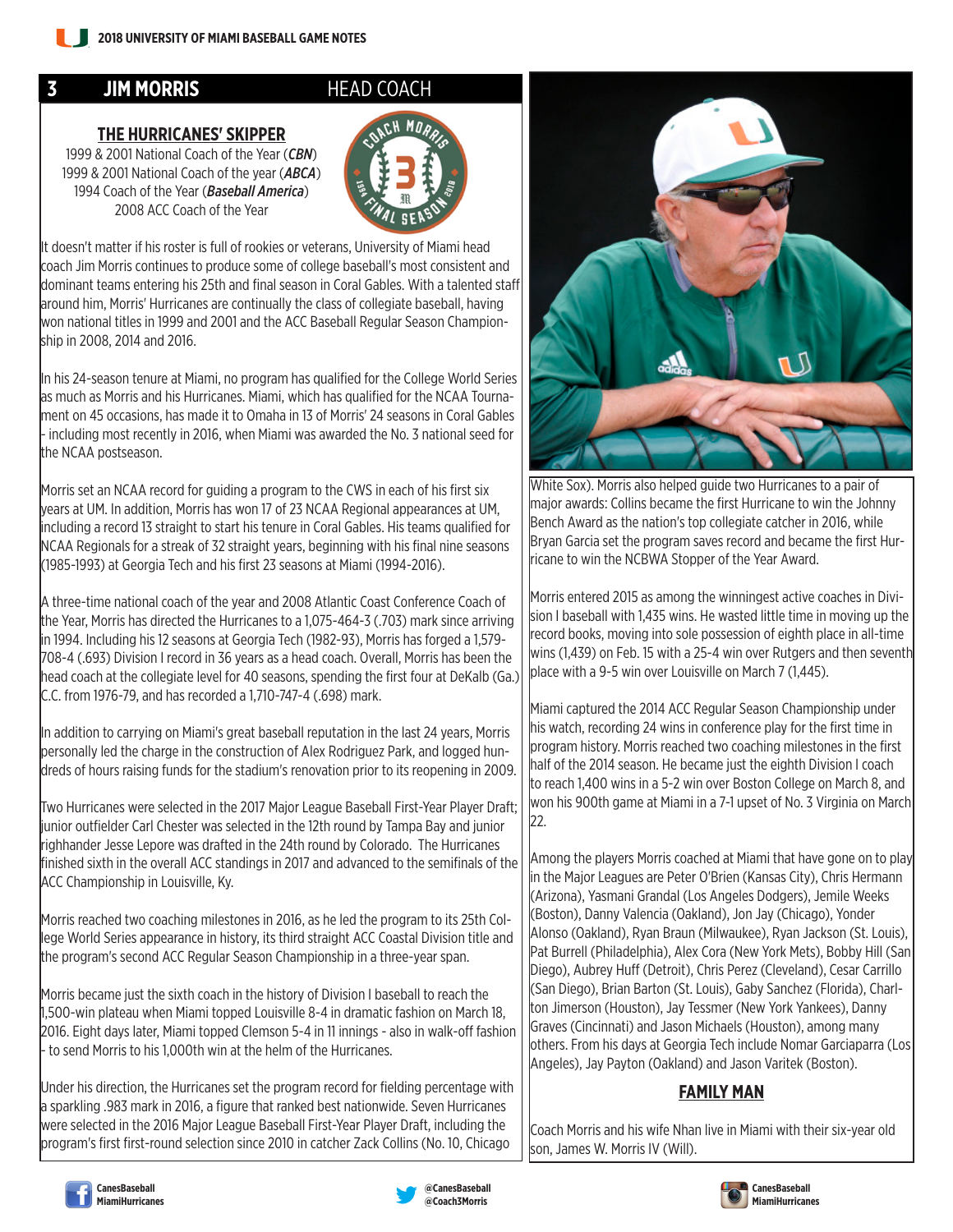#### **@CANESBASEBALL**

#### **MIDWEEK NEWS & NOTES** *USA TODAY* **POLL (4/9)**

#### **HURRICANES HOST KNIGHTS AT THE LIGHT**

• The University of Miami will continue its 25th and final season under the direction of head coach **Jim Morris** with a midweek game against UCF at Alex Rodriguez Park at Mark Light Field (April 11).

• The Hurricanes lead the all-time series with the Knights, 22-6, including a 4-3 win earlier this season at John Euliano Park in Orlando, Fla on March 14. The win by Miami snapped what was the nation's longest winning streak at the time at 13 games.

• Freshman **Chris McMahon** (0-0, 8.44) will make the first start of his collegiate career Wednsday vs. the Knights opposite UCF's redshirt junior RHP **Cre Finfrock** (2-0, 5.60 ERA).

• UCF is under the direction of Miami alum and two-time national champion **Greg Lovelady**, now in his second season with the Knights.

#### **MORRIS TO CAP LEGENDARY 25-YEAR CAREER**

• Head coach **Jim Morris** - the fifth-winningest coach in the history of Division I baseball and second-winningest active coach - is in his 25th and final season at the helm in Coral Gables in 2018.

• The "Jim Morris Final Season" logo will be painted behind home plate for all home games at The Light, and a jersey patch with the logo will adorn every one of the Hurricanes' uniform combos.

#### **HEATING UP: ZAMORA IMPRESSING IN 1ST YEAR**

• Freshman shortstop **Freddy Zamora** has been impressive in his first season at Miami, and ranks second on the team with a .313 batting average; he has started every game this year at shortstop (31).

• Zamora has 35 hits - most on the team - and also leads the Hurricanes in triples (3), RBI (15) and is tied for third in doubles (5),

• The only other Hurricanes to have started every game this season are freshman **Willy Escala** (.306 average) and senior **Michael Burns**.

• Junior **Frankie Bartow** has made 12 appearances totaling 17.1 innings. He has allowed three earned runs for a staff-low 1.56 ERA.

#### **WEEKEND REWIND: UM TAKES FINALE VS. UNC**

• The Hurricanes fell to visiting North Carolina in two of three games from April 6-8, marking UM's first home series loss to the Tar Heels since 2008. Miami fell in Game 1 and Game 2 but won Game 3.

• Freshmen **Gabe Rivera** (three-run) and **Freddy Zamora** (solo) both homered in a 9-6 Game 2 loss on April 7. The homer was the first of Rivera's career at home and first overall for Zamora.

• Trailing 5-1 in the fifth, Miami came up with six runs in the bottom of the inning to take a 7-5 lead. After a downpour of rain and lightning delayed the game over an hour in the sixth, the game was called and reverted to the score through five innings.

#### **McMAHON TO MAKE FIRST START OF CAREER**

• Freshman **Chris McMahon** (0-0, 8.44 ERA) will make the first official start of his Hurricanes career Wednesday when UCF arrives to Mark Light Field for the second of a pair of midweek contests.

• McMahon started Miami's exhibition with the Miami Marlins at Marlins Park on March 27. He appeared in relief at Georgia Tech (March 31) and allowed two earned runs in 2.1 innings.

• McMahon was ranked No. 76 overall in Baseball America's list of the top-500 MLB Draft prospects. He went 8-0 on the hill and finished with a 0.77 ERA in his final season of high school.



#### **LAST 5 OPENING DAY STARTERS**

- **2018** Jeb Bargfeldt vs. Rutgers (W)
- **2017** Jesse Lepore vs. Rutgers (W)
- **2016** Thomas Woodrey vs. Rutgers (W)
- **2015** Andrew Suarez vs. Rutgers (ND)
- **2014** Chris Diaz vs. Maine (W)

#### **WINNINGEST ACTIVE COACHES (4/9)**

1) Mike Martin (Florida State) - 1,968

- 2) **JIM MORRIS (Miami) 1,579**
- 3) Mike Fox (North Carolina) 1,406
- 4) Paul Mainieri (LSU) 1,395

5) John Anderson (Minnesota) - 1,264

2) Stanford 3) Arkansas T-4) Texas Tech T-4) Mississippi 6) North Carolina State 7) Oregon State 8) Clemson\* 9) East Carolina 10) Florida State\* 11) Kentucky 12) Duke\* 13) Indiana 14) UCLA 15) Southern Mississippi 16) Vanderbilt 17) Oklahoma 18) Georgia 19) Texas A&M 20) Wichita State 21) Coastal Carolina 22) North Carolina\* 23) Auburn 24) Louisiana State 25) Missouri State

\* indicates 2018 opponent

#### **2018 ACC PRESEASON POLL**

Atlantic Division 1) Florida State (13) - 95 2) Louisville - 78 3) Clemson - 70 4) NC State - 53 5) Wake Forest (1) - 52 6) Boston College - 25 7) Notre Dame - 19

Coastal Division

1) North Carolina (12) - 96 2) Virginia (2) - 83 3) Duke - 62 4) **MIAMI - 60** 5) Georgia Tech - 46 6) Virginia Tech - 27

7) Pittsburgh - 18

**Overall Champion:**

Florida State (10) North Carolina - 3 Wake Forest - 1





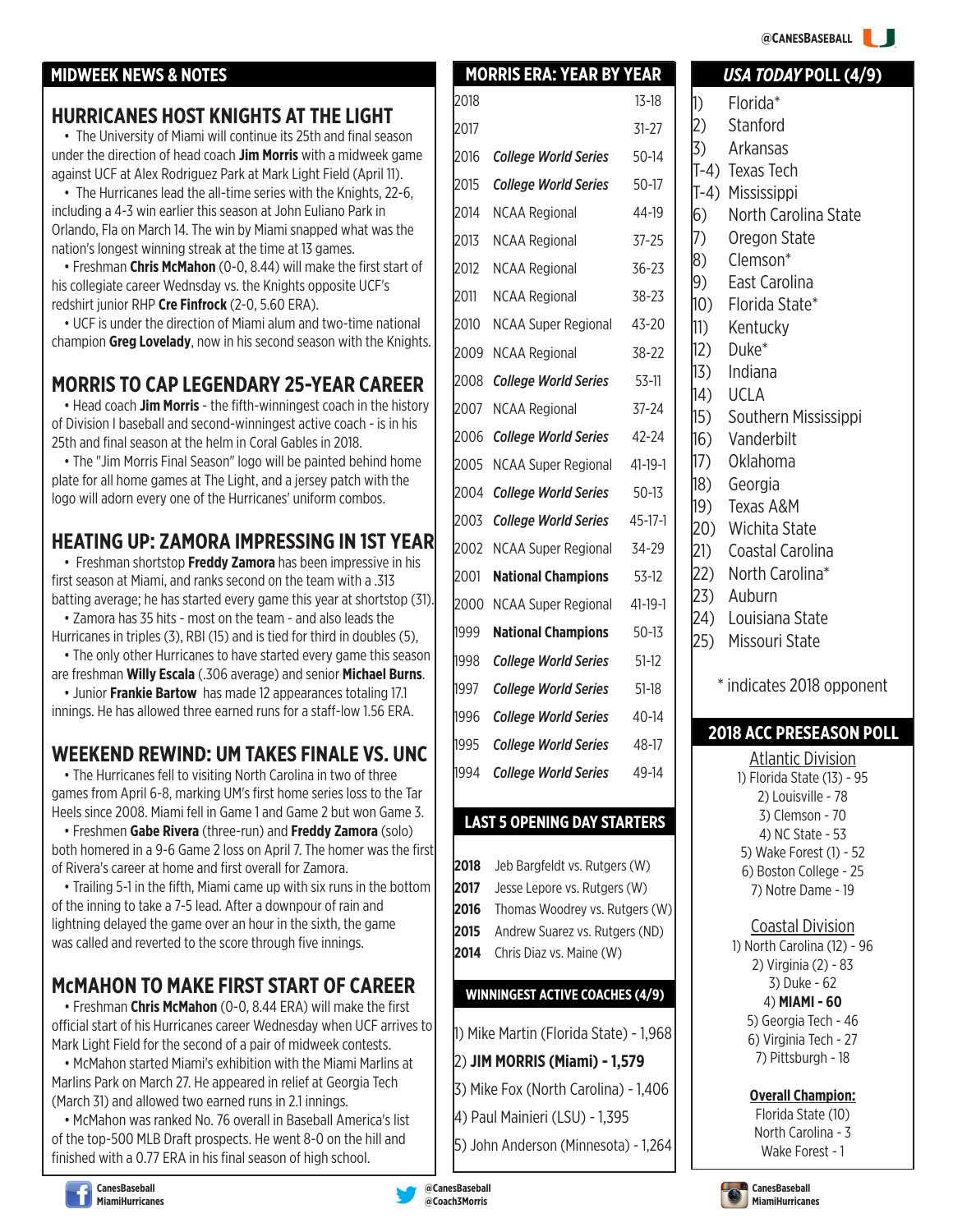#### **MIDWEEK NEWS & NOTES**

#### **FEDERMAN DOING IT ALL IN FIRST SEASON**

• Freshman **Daniel Federman** has been impressive in many roles, including as a midweek starter, despite picking up a loss last time out.

• On March 28 against FGCU, Federman was a hard-luck loser in a 1-0 loss vs. the Eagles (March 28). Federman allowed just four hits and had a career-high seven strikeouts against the Eagles. The one run he allowed was unearned, as Miami fell in a pitchers' duel.

• Federman started March 21 vs. FAU and allowed three runs (two earned) in 6.0 innings. He departed with a 9-2 lead in a game Miami eventually dropped after a furious late Owls comeback.

#### **UM RECOVERING FROM MIDYEAR INJURY BUG**

• Freshman **Chris McMahon** (meniscus), junior **Danny Reyes** (torn ligament in thumb) and redshirt freshman catcher **Michael Amditis** (bone bruise) were among the Canes battling early injuries.

• Amditis made his return with a start behind the plate on March 30 and McMahon returned the same day. McMahon will start Wednesday.

• Reyes, who was hurt sliding on Feb. 25 against Florida, was expected to miss 5-to-6 weeks. McMahon started Miami's exhibition game vs. the Marlins (March 27) and made his official debut March 30

• The Hurricanes have already lost relievers **Albert Maury, Jr.,** and **Alex Ruiz** to season-ending Tommy John surgeries.

### **CABEZAS ENJOYING MOVE TO THE ROTATION**

• In the series finale against Duke on March 18, junior righthander **Andrew Cabezas** made his first start since a 2016 NCAA Super Regional game against Boston College which helped send Miami to Omaha and the College World Series in Game 3.

• The results were impressive - Cabezas tossed six shutout innings for Miami and struck out five batters. He walked one and scattered three hits in a dominant outing against the Blue Devils to pick up his first win of the year (1-2).

• He matched his outing with another six innings against No. 24 Virginia to finish off a sweep on March 25. In his last start on April 1, Cabezas struck out a career-high 11 in a career-long 7.2 innings against Georgia Tech in Atlanta, despite picking up the loss.

• Cabezas was named Miami's closer entering the year, but has started the last four weekends as a member of the rotation.

#### **HIGH EXPECTATIONS**

• The Hurricanes were ranked in the **top 25 in three preseason polls**: **#9** by Perfect Game, **#20** by Collegiate Baseball Newspaper and **#24** in the USA TODAY preseason coaches poll.

#### **McKENDRY SHINING IN SOPHOMORE SEASON**

• Sophomore RHP **Evan McKendry** was named ACC Co-Pitcher of the Week on March 26, earning his third honor of the season and fourth by a Hurricane this year. He tossed seven shutout innings, striking out a career high-tying 12 batters in a 1-0 win over Virginia.

• McKendry was also named ACC Pitcher of the Week Feb. 26 after helping Miami hand No. 1 Florida its first loss of the season on Feb. 25.

• McKendry's 66 strikeouts are fourth-most in the ACC and his 13.01 strikeouts-per-nine average was the best mark among all ACC pitchers. He's the only pitcher averaging over 13 Ks per nine innings.

#### **2017 RETURNING TEAM LEADERS**

**Games Played**: Gonzalez (58) **Wins**: Bargfeldt (7) **Games Started**: Gonzalez (58) **Losses**: Mediavilla (5)

#### **OFFENSE PITCHING**

 **Average**: Amditis (.357) **ERA**: Cabezas (2.15) **At Bats**: Gonzalez (223) **Appearances**: Cabezas (35) **Runs**: Gonzalez (37) **Starts:** Bargfeldt (15) **Hits**: Gonzalez (59) **Complete Games**: Bargfeldt (1) **Doubles:** Gonzalez (9) **Saves:** Bartow (12) **Triples**: Burns (3) **Innings**: Bargfeldt (87.0) **Home Runs:** Gonzalez (11) **Hits Allowed**: Bargfeldt/Mediavilla (62) **Runs Batted In:** Gonzalez (38) **Runs Allowed:** Mediavilla (45) **Total Bases**: Gonzalez (103) **Earned Runs Allowed**: Mediavilla (37) **Slugging:** Gonzalez (.462) **Walks**: Mediavilla (40) **Walks:** Gonzalez (27) **Strikeouts**: Cabezas (80) **On-Base**: Amditis (.438) **Wild Pitches**: Mediavilla (9) **Steals**: Gonzalez (13) **B/AVG**: Veliz (.166)

#### **THE LAST TIME A HURRICANE...**

Led Off Game with HR.... **Carl Chester (3/21/2015 vs. Wake Forest) Back-to-Back Games with Leadoff HR ...** Charlton Jimerson (6/09/2001, 6/11/2001) **Had Six Hits in a Game...** Mark Sobolewski (3/18/2008 vs. Cornell) **Five Hits... Filter Example 2018** George Iskenderian (6/12/2015 vs. FAU) **Two Hits in One Inning... Colling** Zack Collins (3/6/2016 vs. Manhattan) **Hit Three HR's in a Game...** David Thompson (5/15/2015 vs. Georgia Tech) **Two HR's... Romy Gonzalez (5/5/2017 vs. Bethune-Cookman) Hit Two HR's in One Inning...** Kevin Brown (3/16/1999 vs. Ohio State) **Hit Pinch Hit HR... History Ruiz (4/8/2017 vs. Duke) Hit Inside the Park HR...** Paco Figueroa (5/8/2005 vs. Jacksonville) **Hit Grand Slam...** Michael Burns (4/22/2017 vs. Florida State) **Hit for the Cycle...** Caby Sanchez (5/2/2003 vs. Pace)

**Recorded 10 RBI in One Game...** Kevin Brown (5/27/2001 vs. Stetson) **Nine RBI... Nine RBI...** David Thompson (5/15/2015 vs. Georgia Tech) **Eight RBI... Eight RBI... Eight RBI... Eight RBI... Eight RBI... Eight RBI... Eight RBI... Eight RBI... Eight RBI... Eight RBI... Eight RBI... Eight RBI... Eight RBI... Eight RBI... Eight RBI.. Seven RBI...** Michael Burns (3/12/2017 vs. Georgia Tech) **Six RBI...** Jacob Heyward (5/16/2015 vs. Georgia Tech)

**Threw Complete Game Shutout**... Thomas Woodrey (5/14/2015 vs. Georgia Tech) **Recorded Back-to-Back CG's...** David Gil (5/12/2000, 5/27/2000) **Recorded CG 1-Hit S/O...** Thomas Woodrey (5/14/2015 vs. Georgia Tech) **Recorded a Perfect Game...** Javi Salas (3/4/2014 vs. Villanova) **Recorded a No-Hitter (non-PG)...** Alex Fernandez (3/18/1989 vs. Maine)

**Struck Out 10 Batters...** Evan McKendry (3/24/2017 vs. Virginia, 12) **Recorded Three-Pitch Inning...** Chris Hernandez (6/2/2010 vs. Florida) **Recorded Three Pickoffs in a Game**... Brian Walker (3/16/2001 vs. East Carolina)



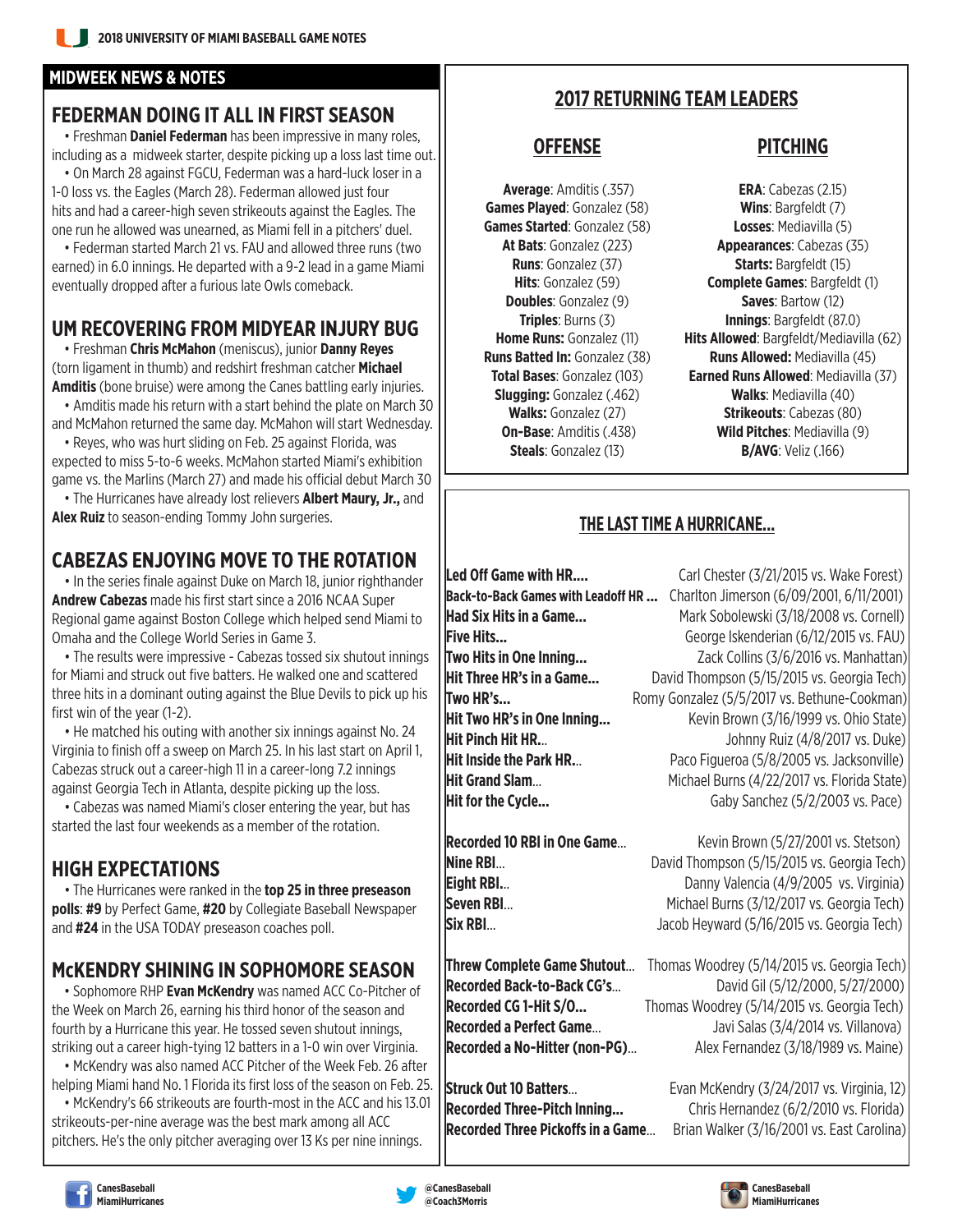#### **@CANESBASEBALL**

#### **MIDWEEK NEWS & NOTES MORRIS ERA: OPENING DAY**

#### **'FAB-5' FRESHMEN A BIG PART OF UM INFIELD**

• Four true freshmen and one redshirt freshman comprised the University of Miami's starting infield during the opening weekend against Rutgers, marking the first time in Jim Morris' 25 years that such a young group started in the field. That group got even younger when an all-true freshman infield started in Miami's series at Duke.

• 1B **Alex Toral**, 2B **Willy Escala**, SS **Freddy Zamora**, 3B **Raymond Gil** and C **Michael Amditis** all started in each of the three games against Rutgers. C **Isaac Quinones** has joined in on the fun, starting the last 23 games since Amditis incurred a hand injury on Feb. 28.

• Toral crushed a three-run home run for his first collegiate hit on Feb. 17, while Escala, Zamora and Gil each recorded the first hits of their careers vs. Rutgers. Amditis batted .417 vs. the Scarlet Knights.

• Junior **Romy Gonzalez** has started the last 11 games at third base.

#### **YOUNGSTERS PRODUCING IN MIDSEASON**

• Miami has started nine different true freshman and one redshirt freshman early this year and the results have been impressive. The Hurricanes have also battled early injuries.

• Freshman **Isaac Quinones** leads the Hurricanes with a .317 average. Freshman **Willy Escala** has at least one hit in 21 of the past 23 games, while freshman **Dylan Cloonan** made SportsCenter with a highlight-reel catch vs. Maine on March 13.

• Freshman 1B **Alex Toral** leads Miami with 17 walks this season, while SS **Freddy Zamora** is the team leader in steals, with nine.

#### **JEB! SOUTHPAW STARRING ON FRIDAY NIGHTS**

• Senior lefthander **Jeb Bargfeldt**, an All-ACC Second Team selection a season ago, picked up where he left off in his first start of the season, tossing five strong innings to pick up a win against Rutgers on Opening Day.

• In 23 career starts, Bargfeldt has allowed two or fewer total runs in 16, including Rutgers, Maine, Notre Dame and Virginia this year.

#### **TORAL, RIVERA IN ELITE COMPANY WITH HRs**

• Freshman 1B **Alex Toral** joined elite company when he swatted his first hit as a Hurricane over the fence for a three-run home run in a 7-5 win over Rutgers on Sat., Feb. 17.

• Toral became the first Hurricane to connect on a home run for his first collegiate hit since Chicago White Sox' first-round draft pick **Zack Collins** did so in 2014. The last player before Collins did it was Cleveland Indians' All-Star slugger Yonder Alonso in 2006.

• Freshman **Gabe Rivera** managed the same feat in a game against Georgia Tech on March 30, crushing a two-run homer in Atlanta. He made his first career start the next day, on April 1.

#### **RETURNING ARMS APLENTY**

• Head coach Jim Morris and pitching coach J.D. Arteaga are enjoying the return of Miami's top nine pitchers from 2017 ranked by ERA. One pitcher - **Albert Maury, Jr.** - had Tommy John surgery.

• Redshirt senior **Cooper Hammond** (0.00), redshirt junior **Daniel Epstein** (2.08), junior **Andrew Cabezas** (2.15), senior **Jeb Bargfeldt** (2.28), sophomore **Greg Veliz** (3.38), junior **Frankie Bartow** (3.60), sophomore **Albert Maury, Jr.** (3.62), sophomore **Evan McKendry** (4.10) and senior **Michael Mediavilla** (4.45) all returned for 2018.

|              |                                  | Jim Morris Era (22-3)           |                               | 11)<br> 2)<br>3)  | Florida<br>North<br>Stanfo |
|--------------|----------------------------------|---------------------------------|-------------------------------|-------------------|----------------------------|
|              |                                  |                                 |                               | 4)                | <b>Mississ</b>             |
| 2018         | <b>Rutgers</b>                   |                                 | W, 7-1                        | 5)                | Texas <sup>-</sup>         |
| 2017<br>2016 | <b>Rutgers</b>                   |                                 | W, 3-0<br>W, 4-1              | (6)               | Arkans                     |
| 2015         | <b>Rutgers</b><br><b>Rutgers</b> |                                 | W, 5-2                        | 7)<br>$ 8\rangle$ | Orego<br>Clems             |
| 2014         | <b>Maine</b>                     |                                 | W, 6-3                        | 9)                | Kentu                      |
| 2013         | <b>Rutgers</b>                   |                                 | W, 5-4                        | 10)               | Duke*                      |
| 2012         | <b>Rutgers</b>                   |                                 | W, 6-2                        | $ 11\rangle$      | Indian                     |
| 2011         | <b>Rutgers</b>                   |                                 | $W, 2-1(11)$                  | 12)               | Florida                    |
| 2010         | <b>Rutgers</b>                   |                                 | W, 12-1                       | 13)<br>14)        | Oklaho<br>South            |
| 2009         | <b>Rutgers</b>                   |                                 | W, 6-1                        | 15)               | Vande                      |
| 2008         | <b>Cincinnati</b>                |                                 | W, 3-1                        | 16)               | East C                     |
| 2007         | <b>Mercer</b>                    |                                 | $L, 5-6$                      | 17)               | <b>UCLA</b>                |
| 2006         | <b>FIU</b>                       |                                 | W, 17-3                       | 18)               | Texas                      |
| 2005         | <b>FIU</b>                       |                                 | W, 7-0                        | 19)<br>20)        | Florida<br>North           |
| 2004         | <b>Florida</b>                   |                                 | $L, 0-3$                      | 21)               | Aubur                      |
| 2003         | <b>FIU</b>                       |                                 | W, 12-7                       | (22)              | Louisia                    |
| 2002         | <b>Tennessee</b>                 |                                 | W, 5-4                        | 23)               | Sam H                      |
| 2001         | <b>FAU</b>                       |                                 | W, 9-3                        | 24)               | Missou                     |
| 2000         | Lynn                             |                                 | W, 5-4                        | 25)               | Georgi                     |
| 1999         | <b>Barry</b>                     |                                 | W, 8-3                        |                   | * indica                   |
| 1998         | <b>Barry</b>                     |                                 | W, 9-0                        |                   |                            |
| 1997         | Hawai'i                          |                                 | $L, 2-3$                      |                   | <b>COLLEGIAT</b>           |
| 1996         | <b>Barry</b>                     |                                 | W, 25-0                       |                   |                            |
| 1995         | <b>FAU</b>                       |                                 | W, 5-2                        | 1)                | Florida<br>North           |
| 1994         | <b>Barry</b>                     |                                 | W, 8-0                        | 2)<br>3)          | Clems                      |
|              |                                  |                                 |                               | 4)                | Duke*                      |
|              |                                  | <b>ACC YEAR-BY-YEAR RECORDS</b> |                               | 5)                | <b>UCLA</b>                |
|              |                                  |                                 |                               | 6)                | Stanfo                     |
| 2018         | $7 - 8$                          |                                 | <b>T-First Place, Coastal</b> | (7)<br> 8)        | Arkans<br>Orego            |
| 2017         | $16 - 13$                        |                                 | Third Place, Coastal          | 9)                | <b>Mississ</b>             |
| 2016         | $21 - 7$                         |                                 | <b>First Place, Coastal</b>   | 10)               | Georgi                     |
| 2015         | $22 - 8$                         |                                 | <b>First Place, Coastal</b>   | 11)<br>12)        | Oklaho<br>North            |
| 2014         | $24 - 6$                         |                                 | <b>First Place, Coastal</b>   | 13)               | Florida                    |
| 2013         | $14-16$                          |                                 | Fifth Place, Coastal          | 14)<br>15)        | Texas<br>Indian            |
| 2012         | $16 - 14$                        |                                 | Third Place, Coastal          | 16)               | Michig                     |
| 2011         | $19 - 10$                        |                                 | Fourth Place, Coastal         | 17)               | Texas                      |
| 2010         | $20 - 10$                        |                                 | Third Place, Coastal          | 18)<br>19)        | Illinois<br>East C         |
| 2009         | $18-12$                          |                                 | Third Place, Coastal          | 20)               | Vande                      |
| 2008         | $23 - 5$                         |                                 | <b>First Place, Coastal</b>   | 21)<br>22)        | Louisv<br>Florida          |
| 2007         | $17 - 13$                        |                                 | Third Place, Coastal          | 23)               | Louisia                    |
|              |                                  |                                 |                               | 24)<br>25)        | Missou<br>Tenne:           |
| 2006         | $17-13$                          |                                 | Fourth Place, Coastal         |                   |                            |

**PERFECT GAME POLL (4/9)**  $a^*$ Carolina State  $\mathsf{Ind}$ sippi **Tech**  $s$ )n State  $\mathsf{on}^*$ cky 11) Indiana a State\* oma ern Mississippi erbilt `arolina A&M a Atlantic\* Carolina\* 21) Auburn ana State Iouston State  $\mathsf{uri}^*$ 25) Georgia ates 2018 opponent *COLLEGIATE BASEBALL* **POLL (4/9)** 1) Florida\* Carolina State  $\mathsf{on}^*$  $\mathsf{ord}$ sas on State sippi 10) Georgia oma Carolina\* a State\* Tech 15) Indiana 1an iarolina rbilt ille

- a Gulf Coast\*
- ana State
- uri State
- ssee Tech

\* indicates 2018 opponent







**@CanesBaseball @Coach3Morris**

2005 19-10-1 Third Place, ACC\* \* no Atlantic / Coastal division split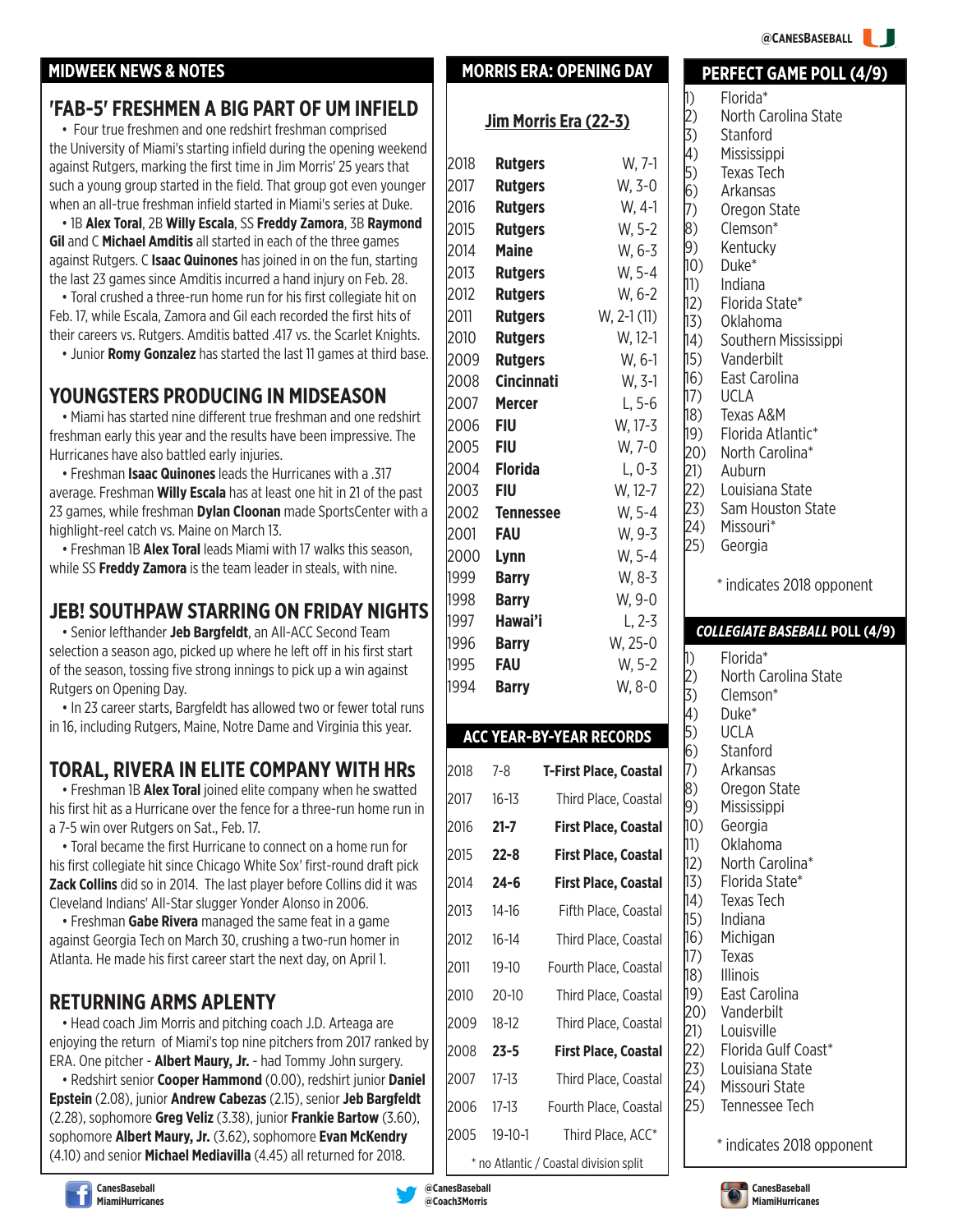#### **MIDWEEK NEWS & NOTES**

#### **REYES ANOTHER IMPACT NEWCOMER**

•Junior outfielder **Danny Reyes** was another key addition to the Hurricanes this offseason after transferring in from Broward College. • A power bat from Mater Academy and a native of Miami Springs, Fla., Reyes has missed every game since Feb. 28 with a torn ligament in his thumb. Reyes was drafted by the Boston Red Sox in 2015.

#### **THE DESTINATION IS THE SAME: OMAHA**

• Miami made its second straight trip to the **College World Series in 2016**, marking the program's 25th all-time trip to Omaha, Neb.

• Miami's **25** College World Series trips are the **second-most of any program** in the country. The Hurricanes have won **48 games** in the College World Series, the **fourth-most** of any program; Miami's **four national championships** rank **fifth-most.**

• Since the NCAA began award national seeds prior to 1999, Miami has been **among the top eight seven seasons: 1999** (#1), **2001** (#2), **2003** (#8), **2004** (#3), **2008** (#1), **2015** (#5) and **2016** (#3).

### **RECRUITING CLASS AMONG NATION'S ELITE**

• Miami's class was ranked as the eighth-best group nationwide by both Baseball America and D1Baseball in their yearly rankings.

#### **GIL, McMAHON PICK 'THE U' OVER 'THE SHOW'**

• Freshmen **Raymond Gil** (37th round, Oakland) and **Chris McMahon** (33rd round, Atlanta) both spurned professional overtures for a career at Miami after being selected in the 2017 MLB Draft.

• McMahon was ranked No. 76 overall in *Baseball America*'s list of the top 500 MLB Draft-eligible prospects. Fellow freshmen **Alex Toral** (No. 199), **Gabe Rivera** (No. 329) and **Connor Allen** (No. 440) also cracked *Baseball America* rankings.

#### **MIAMI IS #MLBU**

• No school in the ACC has had **more players drafted than Miami**, which has seen **282** players picked into the professional ranks including seven in 2016. Since 1990, UM has produced **181 draft picks** - 18 more than the next-highest ACC total (163, Clemson).

#### **"FROM THE CORNER OF PONCE & SAN AMARO"**

• For the third consecutive season, every single one of the Miami Hurricanes' home baseball games at Mark Light Field will be broadcast and carried live on ACC Network Extra.

• 790 The Ticket (WAXY-AM) will be carrying 15 regular season games as well as all postseason baseball, including the ACC Championship and NCAA tournament. Joe Zagacki, the Voice of the Hurricanes, will be carrying those games on 790 The Ticket.

• WVUM 90.5 FM, the student radio station at Miami, carries every Hurricanes Baseball game, home and away. They are live on local airwaves and also at WVUM.org.

|                    |                                    |             |                          | GAME-WINNING HIIS / KBI      |                  |               |
|--------------------|------------------------------------|-------------|--------------------------|------------------------------|------------------|---------------|
| 1)                 | Florida*                           |             | DATE OPP.                | <b>PLAYER</b>                | HIT/RBI          | <b>INNING</b> |
| $\left  2 \right)$ | Stanford                           | 2/16        | Rutgers                  | Amditis                      | FC RBI           | $B-2$         |
| 3)                 | Arkansas                           | 2/17        | Rutgers                  | Burns                        | $2$ -RBI $1B$    | $B-3$         |
| $\ket{4}$          | North Carolina State               | 3/3         | 2/25 Florida<br>Maine    | Burns<br>Toral               | RBI 2B<br>RBI 1B | B-5<br>$B-15$ |
| $\vert 5)$         | Mississippi                        | 3/4         | Maine                    |                              | 2-RBI 3B         | $B-4$         |
| $\vert 6)$         | <b>Texas Tech</b>                  | 3/9         | <b>ND</b>                | anus<br>Tackett<br>Fss       | 2-RBI 2B         | $B-2$         |
| $\vert 7)$         | East Carolina                      | 3/10        | ND(1)                    | Escala                       | solo HR          | B-3           |
| 8)                 | Kentucky                           | 3/14        | at UCF                   | Quinones                     | $6 - 3$ g/o      | $T-6$         |
| 9)                 | Oregon State                       | 3/18        | at Duke<br>3/23 Virginia | Perez<br>Gil                 | RBI 2B           | $T-1$         |
| 10)                | Indiana                            |             | 3/24 Virginia            | Gonzalez                     | RBI 1B<br>RBI 3B | B-11<br>$B-2$ |
| $ 11\rangle$       | Clemson*                           |             | 3/25 Virginia            | Quinones                     | 2-RBI 2B         | B-1           |
|                    | 12) Florida State*                 | 4/8         | <b>UNC</b>               | Zamora                       | 2-RBI 2B         | $B-5$         |
| 13)                | Southern Mississippi               |             |                          |                              |                  |               |
| (14)               | Duke*                              |             |                          |                              |                  |               |
| 15)                | Vanderbilt                         |             |                          |                              |                  |               |
| 16)                | Oklahoma                           |             |                          |                              |                  |               |
| 17)                | UCLA                               |             |                          |                              |                  |               |
| 18)                | Georgia                            |             |                          |                              |                  |               |
| 19)                | Missouri State                     |             |                          |                              |                  |               |
| (20)               | Wichita State                      |             |                          |                              |                  |               |
| (21)               | North Carolina*                    |             |                          |                              |                  |               |
| (22)               | Texas A&M                          |             |                          |                              |                  |               |
| 23)                | Louisiana State                    |             |                          |                              |                  |               |
| 24)                | Coastal Carolina                   |             |                          |                              |                  |               |
| 25)                | Louisiana Tech                     |             |                          |                              |                  |               |
|                    |                                    |             |                          |                              |                  |               |
|                    | * indicates 2018 opponent          |             |                          |                              |                  |               |
|                    |                                    |             |                          | <b>HOME RUN TRACKER (11)</b> |                  |               |
|                    |                                    | <b>DATE</b> | OPP.                     | <b>PLAYER</b>                | <b>RUNS</b>      | <b>INNING</b> |
|                    |                                    |             |                          |                              |                  |               |
|                    | <b>BASEBALL AMERICA POLL (4/9)</b> | 2/16        | Rutgers                  | Reyes                        | 2-R              | $B-3$         |
|                    | Florida*                           | 2/17        | Rutgers                  | Toral                        | 3-R              | B-3           |
| 1)                 | North Carolina State               | 2/23        | Florida                  | Perez                        | 2-R              | $B-1$         |
| $\left  2 \right)$ | Stanford                           | 2/28        | at FAU<br>Maine          | Perez<br>Gonzalez            | $2-R$<br>solo    | $T-3$<br>B-6  |
| 3)                 | Arkansas                           | 3/2<br>3/10 | ND(1)                    | Escala                       | solo             | B-3           |
| 4)                 |                                    | 3/21        | FAU                      | Gil                          | solo             | $B-2$         |
| $\vert 5)$         | Mississippi<br><b>Texas Tech</b>   | 3/31        | at GT                    | Rivera                       | $2-R$            | $T-7$         |
| $\vert 6)$         | Fast Carolina                      | 4/1         | at GT                    | Gonzalez                     | solo             | $T-3$         |
| $\left  7 \right)$ |                                    | 4/7         | <b>UNC</b>               | Rivera                       | 3-R              | B-I           |
| 8)                 | Clemson*                           | 4/7         | UNC                      | Zamora                       | solo             | B-7           |
| 9)                 | Florida State*                     |             |                          |                              |                  |               |
| 10)                | Duke*                              |             |                          |                              |                  |               |
| $ 11\rangle$       | Oregon State                       |             |                          |                              |                  |               |
|                    | 12) Southern Mississippi           |             |                          |                              |                  |               |
| 13)                | Kentucky                           |             |                          |                              |                  |               |
| (14)               | Vanderbilt                         |             |                          |                              |                  |               |
| 15)                | Oklahoma                           |             |                          |                              |                  |               |
| 16)                | Indiana                            |             |                          |                              |                  |               |
| (17)               | Coastal Carolina                   |             |                          |                              |                  |               |
| 18)                | UCLA                               |             |                          |                              |                  |               |
| 19)                | Louisiana State                    |             |                          |                              |                  |               |
| (20)               | North Carolina*                    |             |                          |                              |                  |               |
| (21)               | Georgia                            |             |                          |                              |                  |               |
| (22)               | Texas A&M                          |             |                          |                              |                  |               |
| (23)               | Auburn                             |             |                          |                              |                  |               |
| 24)                | Texas                              |             |                          |                              |                  |               |
| 25)                | <b>Dallas Baptist</b>              |             |                          |                              |                  |               |

**D1 Baseball Poll (4/9)**





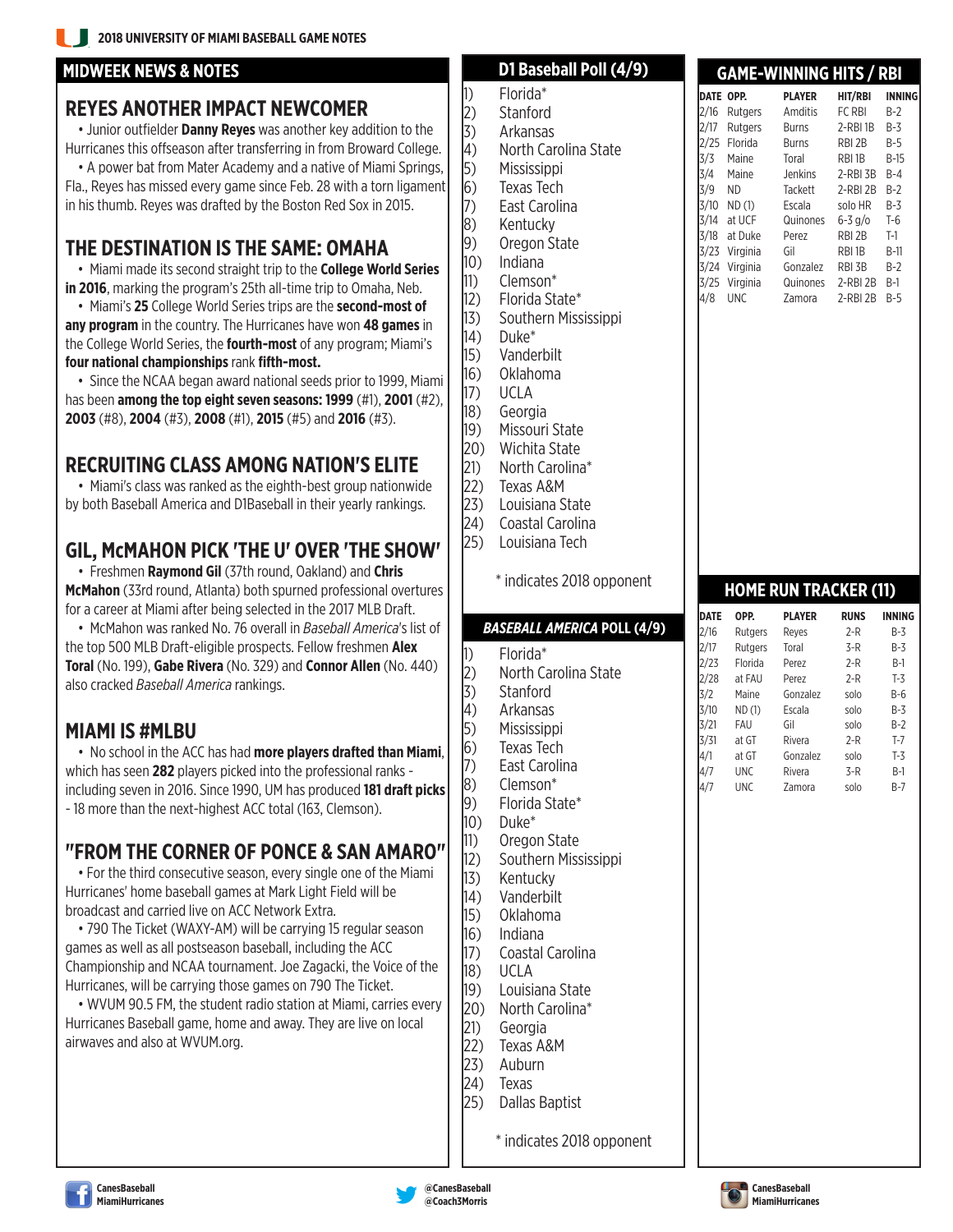

#### **2018 Miami Hurricanes Baseball Game Results for Miami (FL) (as of Apr 08, 2018) (All games)**



| Date           | Opponent              |              | Score    | Inns | Overall       | ACC         | Pitcher of record      | Attend | Time |
|----------------|-----------------------|--------------|----------|------|---------------|-------------|------------------------|--------|------|
| Feb 16, 2018   | <b>RUTGERS</b>        | W            | $7 - 1$  | 9    | $1 - 0 - 0$   | $0 - 0 - 0$ | Bargfeldt, J (W 1-0)   | 3001   | 3:14 |
| Feb 17, 2018   | <b>RUTGERS</b>        | W            | $8 - 5$  | 9    | $2 - 0 - 0$   | $0 - 0 - 0$ | Hammond, C. $(W 1-0)$  | 2750   | 3:56 |
| Feb 18, 2018   | <b>RUTGERS</b>        | L.           | $5 - 7$  | 9    | $2 - 1 - 0$   | $0 - 0 - 0$ | McKendry, E. (L 0-1)   | 2257   | 3:22 |
| Feb 21, 2018   | MIZZOU                | L.           | $0 - 9$  | 9    | $2 - 2 - 0$   | $0 - 0 - 0$ | Mediavilla (L 0-1)     | 2202   | 3:20 |
| Feb 23, 2018   | #1 FLORIDA            | L.           | $3 - 7$  | 9    | $2 - 3 - 0$   | $0 - 0 - 0$ | Bargfeldt, J (L 1-1)   | 3596   | 2:43 |
| Feb 24, 2018   | #1 FLORIDA            | L            | $2 - 8$  | 9    | $2 - 4 - 0$   | $0 - 0 - 0$ | Veliz, G. (L 0-1)      | 4156   | 2:56 |
| Feb 25, 2018   | #1 FLORIDA            | W            | $2 - 0$  | 9    | $3 - 4 - 0$   | $0 - 0 - 0$ | McKendry, E. $(W 1-1)$ | 3388   | 2:48 |
| Feb 28, 2018   | at FAU                | L.           | $4 - 5$  | 9    | $3 - 5 - 0$   | $0 - 0 - 0$ | Mediavilla (L 0-2)     | 1844   | 3:23 |
| Mar 02, 2018   | MAINE                 | L.           | $1 - 6$  | 9    | $3 - 6 - 0$   | $0 - 0 - 0$ | Cabezas, A. (L 0-1)    | 2290   | 3:05 |
| Mar 03, 2018   | <b>MAINE</b>          | W            | $7 - 6$  | (15) | $4 - 6 - 0$   | $0 - 0 - 0$ | Epstein, D. (W 1-0)    | 2593   | 6:00 |
| Mar 04, 2018   | <b>MAINE</b>          | W            | $7 - 1$  | 9    | $5 - 6 - 0$   | $0 - 0 - 0$ | McKendry, E. $(W 2-1)$ | 2368   | 3:03 |
| Mar 07, 2018   | at FIU                | L.           | $3 - 5$  | 9    | $5 - 7 - 0$   | $0 - 0 - 0$ | Federman, D. (L 0-1)   | 1715   | 3:05 |
| * Mar 09, 2018 | NOTRE DAME            | W            | $3 - 0$  | 9    | $6 - 7 - 0$   | $1 - 0 - 0$ | Bargfeldt, J (W 2-1)   | 2650   | 2:58 |
| * Mar 10, 2018 | NOTRE DAME-1          | W            | $9 - 0$  | 9    | $7 - 7 - 0$   | $2 - 0 - 0$ | McKendry, E. (W 3-1)   | $\sim$ | 2:53 |
| * Mar 10, 2018 | NOTRE DAME-2          | L.           | $5 - 9$  | (10) | $7 - 8 - 0$   | $2 - 1 - 0$ | Cabezas, A. (L 0-2)    | 2573   | 3:31 |
| Mar 14, 2018   | at #19 UCF            | W            | $4 - 3$  | 9    | $8 - 8 - 0$   | $2 - 1 - 0$ | Federman, D. (W 2-0)   | 2188   | 2:51 |
| * Mar 16, 2018 | at $#21$ Duke         | $\mathsf{L}$ | $3 - 4$  | 9    | $8 - 9 - 0$   | $2 - 2 - 0$ | Bargfeldt, J (L 2-2)   | 531    | 2:58 |
| * Mar 17, 2018 | at $#21$ Duke         | L            | $1 - 4$  | 9    | $8 - 10 - 0$  | $2 - 3 - 0$ | McKendry, E. $(L_3-2)$ | 1006   | 2:23 |
| * Mar 18, 2018 | at $#21$ Duke         | W            | $8 - 2$  | 9    | $9 - 10 - 0$  | $3 - 3 - 0$ | Cabezas, A. $(W 1-2)$  | 1126   | 3:04 |
| Mar 21, 2018   | FAU                   | L            | $9 - 11$ | 9    | $9 - 11 - 0$  | $3 - 3 - 0$ | Hammond, C. (L 1-1)    | 2831   | 3:20 |
| * Mar 23, 2018 | #24 VIRGINIA          | W            | $3 - 2$  | (11) | $10-11-0$     | $4 - 3 - 0$ | Bartow, F. (W 1-0)     | 2347   | 3:41 |
| * Mar 24, 2018 | #24 VIRGINIA          | W            | $1 - 0$  | 9    | $11 - 11 - 0$ | $5 - 3 - 0$ | McKendry, E. (W 4-2)   | 2962   | 3:00 |
| * Mar 25, 2018 | #24 VIRGINIA          | W            | $8 - 1$  | 9    | $12 - 11 - 0$ | $6 - 3 - 0$ | Cabezas, A. (W 2-2)    | 2273   | 3:19 |
| Mar 28, 2018   | at Florida Gulf Coast | L.           | $0 - 1$  | 9    | $12 - 12 - 0$ | $6 - 3 - 0$ | Federman, D. $(L 1-2)$ | 1982   | 2:21 |
| * Mar 30, 2018 | at Georgia Tech       | L            | $1 - 6$  | 9    | $12 - 13 - 0$ | $6 - 4 - 0$ | Bargfeldt, $J(L_2-3)$  | 1191   | 2:45 |
| * Mar 31, 2018 | at Georgia Tech       | L.           | $4 - 13$ | 9    | $12 - 14 - 0$ | $6 - 5 - 0$ | McKendry, E. $(L 4-3)$ | 1648   | 3:00 |
| * Apr 01, 2018 | at Georgia Tech       | L.           | $1 - 4$  | 9    | $12 - 15 - 0$ | $6 - 6 - 0$ | Cabezas, A. $(L 2-3)$  | 1137   | 2:28 |
| Apr 04, 2018   | <b>FAU</b>            | L.           | $4 - 7$  | 9    | $12 - 16 - 0$ | $6 - 6 - 0$ | Federman, D. $(L 1-3)$ | 2253   | 3:10 |
| * Apr 06, 2018 | NORTH CAROLINA        | L.           | $4 - 8$  | (12) | $12 - 17 - 0$ | $6 - 7 - 0$ | Mediavilla (L 0-3)     | 2599   | 4:40 |
| * Apr 07, 2018 | NORTH CAROLINA        | L            | $6 - 9$  | 9    | $12 - 18 - 0$ | $6 - 8 - 0$ | McKendry, E. $(L 4-4)$ | 3175   | 3:23 |
| * Apr 08, 2018 | NORTH CAROLINA        | W            | $7 - 5$  | 6    | $13 - 18 - 0$ | $7 - 8 - 0$ | Cabezas, A. (W 3-3)    | 2346   | 2:53 |

() extra inning game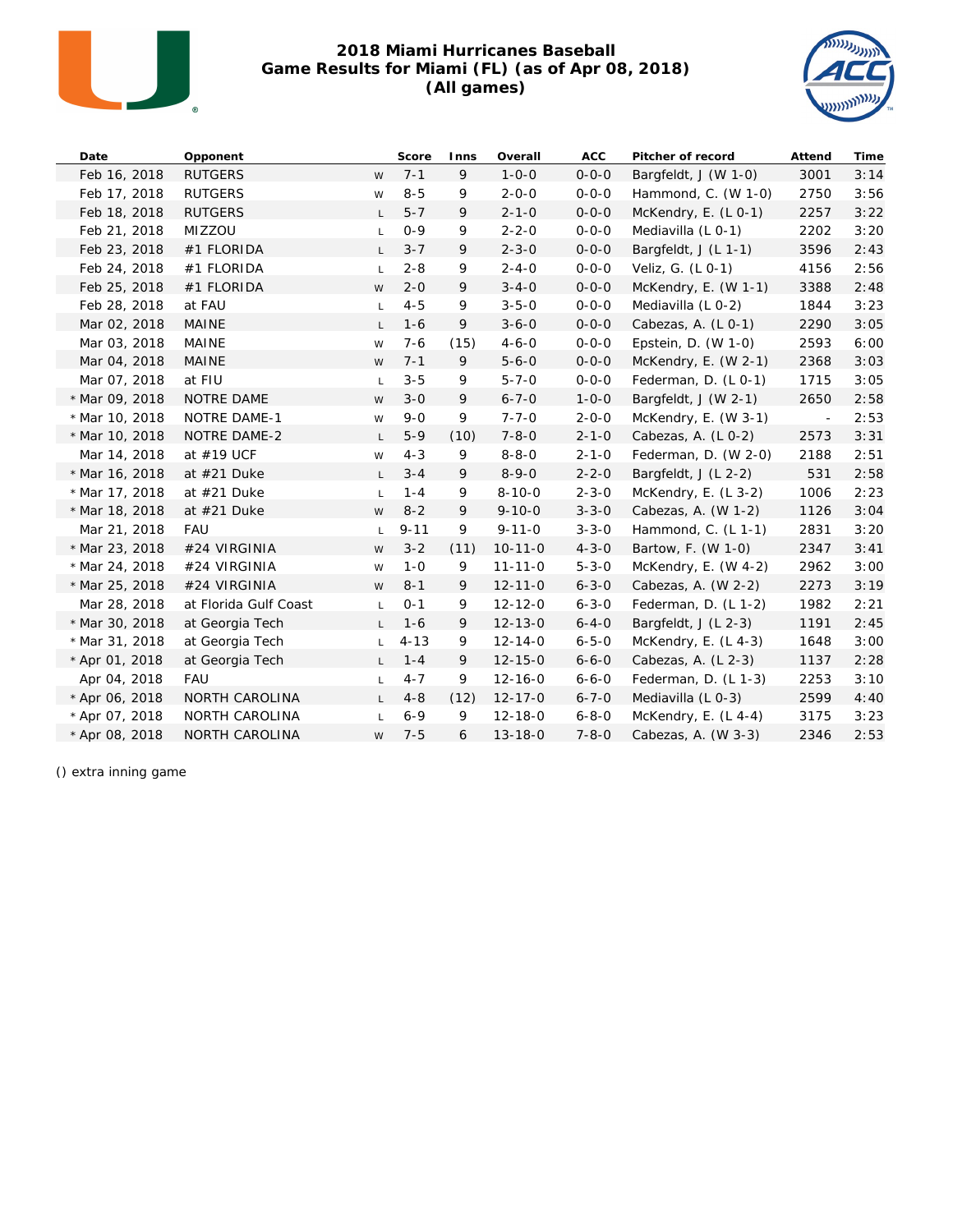

#### **2018 Miami Hurricanes Baseball Overall Statistics for Miami (FL) (as of Apr 08, 2018) (All games Sorted by Batting avg)**



Record: 13-18 Home: 11-10 Away: 2-8 ACC: 7-8

| Player                 | ava  | $qp-gs$    | ab             |     | h   |    | $2b$ $3b$ hr |          | rbi      | tb  | slg% | bb hp    |          | so adp |          | $ob\%$ |          |          | sf sh sb-att | <b>DO</b>    | a              |                | e fld%   |
|------------------------|------|------------|----------------|-----|-----|----|--------------|----------|----------|-----|------|----------|----------|--------|----------|--------|----------|----------|--------------|--------------|----------------|----------------|----------|
| <b>Isaac Quinones</b>  | .317 | $23 - 23$  | 82             | 10  | 26  | 6  | $\Omega$     | $\Omega$ | 12       | 32  | .390 | 8        | 5        | 26     | 3        | .402   | 2        | $\circ$  | $O - O$      | 183          | 14             | 1              | .995     |
| Freddy Zamora          |      | .313 31-31 | 112            | 15  | 35  | 5. | 3            |          | 15       | 49  | .438 | 14       | 4        | 10     |          | .405   |          | 4        | $9 - 12$     | 44           | 75             | 9              | .930     |
| Willy Escala           | .306 | $31 - 31$  | 108            | 15  | 33  | 4  | 0            |          | 8        | 40  | .370 | 10       | 4        | 41     |          | 385    | 0        | 2        | $6 - 8$      | 60           | 89             | 4              | .974     |
| <b>Hunter Tackett</b>  | .269 | $21 - 19$  | 67             | 9   | 18  |    |              | $\Omega$ |          | 21  | .313 | 7        | 3        | 23     |          | .364   | 0        | 2        | $1 - 3$      | 28           |                | $\mathbf{1}$   | .967     |
| Michael Burns          |      | .242 31-31 | 120            | 16  | 29  | 6  |              |          | 14       | 39  | .325 | 11       | 3        | 27     |          | .321   | 0        | $\Omega$ | $5 - 7$      | 58           |                | 1              | .984     |
| Dylan Cloonan          | .228 | $21 - 13$  | 57             | 5   | 13  | 5. | $\Omega$     | $\Omega$ | 5        | 18  | .316 | 6        |          | 19     | 2        | .313   | 0        |          | $0 - 2$      | 23           |                | $\overline{2}$ | .923     |
| Romy Gonzalez          |      | .220 29-29 | 109            | 14  | 24  |    | 2            | 2        | 13       | 35  | .321 | 9        |          | 37     |          | .286   | 0        | 2        | $8 - 10$     | 31           | 18             | $\mathbf{1}$   | .980     |
| Michael Perez          |      | .205 24-21 | 73             | 6   | 15  |    |              |          | 9        | 26  | .356 | 11       | 2        | 22     | 3        | .322   |          | $\Omega$ | $1 - 1$      |              | 10             | 3              | .786     |
| Tony Jenkins           | .194 | $23 - 18$  | 72             | 8   | 14  |    |              | $\Omega$ | 6        | 18  | .250 | 12       |          | 27     |          | .318   | 0        | $\Omega$ | $2 - 7$      | 33           | $\Omega$       | 1              | .971     |
| Raymond Gil            | .189 | $27 - 19$  | 74             | 9   | 14  | 4  | 0            |          | 7        | 21  | .284 | 6        |          | 34     | 0        | .259   | 0        | 2        | $2 - 3$      | 83           | 21             | 6              | .945     |
| Alex Toral             | .147 | $22 - 21$  | 68             | 7   | 10  | 3  | 0            |          | 9        | 16  | .235 | 17       | 2        | 31     | $\Omega$ | .326   | 2        | 0        | $3 - 4$      | 166          | 10             | 3              | .983     |
|                        |      |            |                |     |     |    |              |          |          |     |      |          |          |        |          |        |          |          |              |              |                |                |          |
| <b>Tyler Paige</b>     | .500 | $9 - 1$    | $\overline{2}$ |     |     | 0  | $\Omega$     | $\Omega$ | 0        |     | .500 | 5        | $\Omega$ |        | $\Omega$ | .857   | $\Omega$ |          | $O - O$      | 2            | 4              |                | 0 1.000  |
| Danny Reyes            | .400 | $7 - 7$    | 25             | 5.  | 10  | 5  | 0            |          | 4        | 18  | .720 |          |          | 5      | 0        | .429   |          | 0        | $O - O$      | 2            | $\Omega$       |                | 0, 1,000 |
| Gabe Rivera            | .333 | $9 - 4$    | 21             | 4   |     |    | Ω            |          | 6        | 14  | .667 |          |          |        |          | .391   | 0        | $\Omega$ | $O - O$      | 12           | $\mathfrak{p}$ | $\overline{2}$ | .875     |
| Kam Lane               | .333 | $11 - 0$   | 3              |     |     | 0  | 0            | $\Omega$ | 0        |     | .333 | $\Omega$ | 0        |        | O        | .333   | 0        | $\Omega$ | $1 - 1$      | $\mathbf{1}$ | $\Omega$       |                | 0 1.000  |
| <b>Michael Amditis</b> | .270 | $11 - 10$  | 37             | 5.  | 10  |    | 0            | $\Omega$ | 4        | 11  | .297 | 2        |          | 9      |          | .317   |          | $\Omega$ | $O - O$      | 90           | 4              | 1              | .989     |
| Connor Allen           | .000 | $4 - 1$    | 6              | 0   | 0   | Ω  | Ω            | O        | 0        | 0   | .000 | 0        |          | 5      | $\Omega$ | .143   | 0        | 0        | $O-O$        | 8            | 0              |                | 0, 1,000 |
| Joe Sparber            | .000 | $4 - 0$    |                | 0   | O   | 0  | O            | $\Omega$ | $\Omega$ | O   | .000 | $\Omega$ | $\Omega$ |        | $\Omega$ | .000   | 0        | $\Omega$ | $O - O$      | 2            |                |                | 0 1.000  |
| Totals                 | .251 | 31         | 1037           | 130 | 260 | 45 | 11           |          | 119      | 360 | .347 | 120      | 31       | 326    | 18       | .344   | 8        | 14       | 38-58        | 837          | 310            | 43             | .964     |
| Opponents              | .238 | 31         | 1057           | 149 | 252 | 45 | 6            | 15       | 128      | 354 | .335 | 122 26   |          | 280    | 17       | .328   | 13 10    |          | $23 - 32$    | 831          | 280            | 29             | .975     |

LOB - Team (249), Opp (242). DPs turned - Team (21), Opp (26).

#### **(All games Sorted by Earned run avg)**

| Player             | era   | w-l       | app             | as             | ca | sho | <b>SV</b>      | ip    |          |                | er  | bb  | SO  | 2 <sub>b</sub> | 3b            |          | hr b/avg | wp hp bk sfa sha |          |          |          |          |
|--------------------|-------|-----------|-----------------|----------------|----|-----|----------------|-------|----------|----------------|-----|-----|-----|----------------|---------------|----------|----------|------------------|----------|----------|----------|----------|
| Daniel Federman    | 2.55  | $1 - 3$   | 14              | 4              |    | O/O | Ω              | 42.1  | 31       | 19             | 12  | 14  | 37  | 4              |               |          | 200      |                  |          |          |          |          |
| Jeb Bargfeldt      | 3.71  | $2 - 3$   | 8               | 8              | 0  | O/1 | 0              | 51.0  | 50       | 21             | 21  | 14  | 31  | 11             |               | 3        | 260      |                  | 3.       |          | O        | 2        |
| Evan McKendry      | 4.14  | $4 - 4$   | 8               | 8              | 0  | O/3 | $\Omega$       | 45.2  | 40       | 25             | 21  | 19  | 66  | 6              | 2             |          | 226      |                  | 5.       | 0        |          |          |
| Andrew Cabezas     | 4.30  | $3 - 3$   | 13              | 4              |    | O/1 | $\overline{2}$ | 37.2  | 27       | 19             | 18  | 23  | 43  | 8              | $\mathcal{O}$ | $\Omega$ | 201      | 4                | 5        |          |          | 2        |
|                    |       |           |                 |                |    |     |                |       |          |                |     |     |     |                |               |          |          |                  |          |          |          |          |
| Frankie Bartow     | 1.56  | $1 - 0$   | 12 <sup>°</sup> | $\Omega$       | 0  | O/2 | 2              | 17.1  | 13       | $\overline{4}$ | 3   | 5   | 16  | $\Omega$       | $\Omega$      |          | .200     | 3                |          | $\Omega$ | $\Omega$ | 0        |
| Cooper Hammond     | 2.00  | $1 - 1$   | 18              | 0              | 0  | O/1 | 3              | 18.0  | 25       | 12             | 4   |     | 15  | 5              | $\Omega$      |          | 329      | O                |          |          |          |          |
| Jeremy Cook        | 3.00  | $0 - 0$   | 16              | 0              | 0  | 0/0 | $\overline{O}$ | 15.0  | 13       | 5              | 5   | 14  | 13  |                | $\Omega$      |          | 245      | 3                | 6        | $\Omega$ | 3        | $\Omega$ |
| <b>Greg Veliz</b>  | 3.31  | $O - 1$   | 4               | 4              | 0  | O/O | $\Omega$       | 16.1  | 12       | 11             | 6   | 14  | 26  | $\Omega$       |               |          | 197      | 4                |          |          |          |          |
| Michael Mediavilla | 6.26  | $0 - 3$   | 10              | 3              | 0  | O/O | $\Omega$       | 23.0  | 26       | 20             | 16  | 11  | 27  |                |               | 3        | 280      | 2                |          |          |          |          |
| Dylan Cloonan      | 6.75  | $0 - 0$   | 3               | $\overline{0}$ | 0  | O/O | O              | 4.0   | 5.       | $\overline{4}$ | 3   | 3   |     |                | $\Omega$      | $\Omega$ | 294      | 0                |          | 0        |          | O        |
| Chris McMahon      | 8.44  | $O - O$   |                 | $2\quad 0$     | 0  | O/O | $\Omega$       | 5.1   | 6        | 5              | 5   |     | 4   | 2              | $\Omega$      |          | 286      | 2                | $\Omega$ | $\Omega$ | $\Omega$ | $\Omega$ |
| Daniel Epstein     | 9.00  | $1 - 0$   | 5               | $\Omega$       | 0  | 0/0 | $\Omega$       | 3.0   | 4        | 3              | 3   |     |     | 3              | $\Omega$      | $\Omega$ | 333      |                  |          | 0        | ∩        | ∩        |
| Daniel Rivero      | 27.00 | $0 - 0$   |                 | $\Omega$       | 0  | O/O | $\Omega$       | 0.1   | $\Omega$ |                |     | 2   |     | $\Omega$       | $\Omega$      | $\Omega$ | 000      | Ω                |          | 0        | $\Omega$ | 0        |
| Totals             | 3.81  | $13 - 18$ | 31              | 31             |    | 4/4 |                | 279.0 | 252      | 149            | 118 | 122 | 280 | 45             | 6             | 15       | .238     | 29               | 26       |          | 13       | 10       |
| Opponents          | 3.67  | $18 - 13$ | 31              | 31             | 0  | 2/2 | 10             | 277.0 | 260      | 130            | 113 | 120 | 326 | 45             | 11            | 11       | .251     | 25               | 31       |          |          | 14       |

PB - Team (8), Quinones, I. 4, Amditis, M. 4, Opp (8). Pickoffs - Team (5), Bargfeldt, J 2, Hammond, C. 1, Veliz, G. 1, McKendry, E. 1, Opp (4).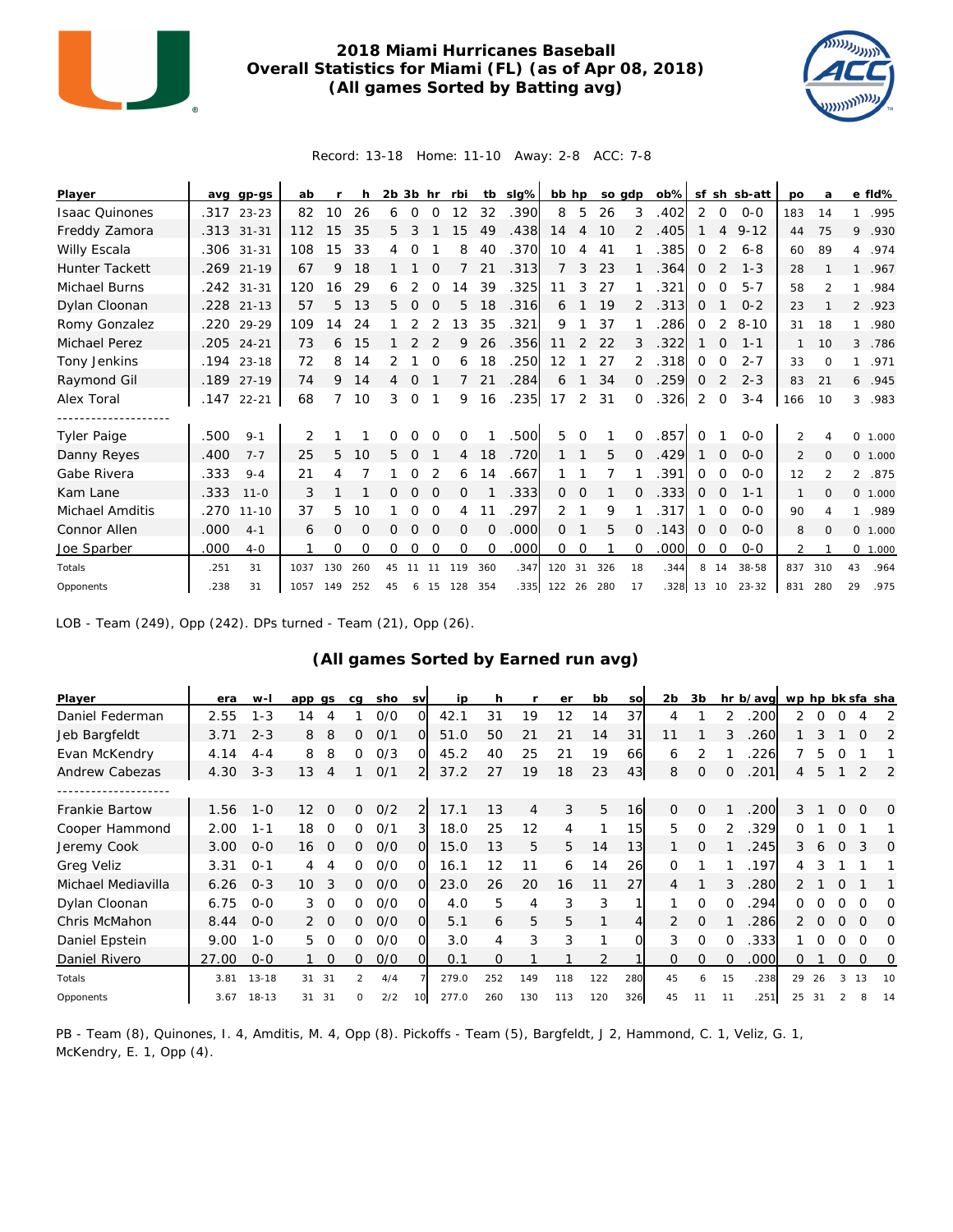

#### **2018 Miami Hurricanes Baseball Overall Statistics for Miami (FL) (as of Apr 08, 2018) (All games Sorted by Fielding pct)**



| Player                | C              | po             | a              | е              | fld%  | dp             | sba            | csb            | sba%          | pb             | сi                  |
|-----------------------|----------------|----------------|----------------|----------------|-------|----------------|----------------|----------------|---------------|----------------|---------------------|
| Jeb Bargfeldt         | 17             | $\overline{2}$ | 15             | $\Omega$       | 1.000 | 1              | $\overline{2}$ | $\overline{2}$ | .500          | $\Omega$       | $\Omega$            |
| Cooper Hammond        | 11             | $\mathbf{1}$   | 10             | $\Omega$       | 1.000 | $\Omega$       | $\overline{4}$ | 1              | .800          | $\Omega$       | $\Omega$            |
| Andrew Cabezas        | 8              | 3              | 5              | $\overline{O}$ | 1.000 | $\overline{O}$ | 1              | $\overline{O}$ | 1.000         | 0              | $\overline{O}$      |
| Connor Allen          | 8              | 8              | $\Omega$       | 0              | 1.000 | $\overline{2}$ | $\Omega$       | $\Omega$       |               | $\Omega$       | $\Omega$            |
| <b>Tyler Paige</b>    | 6              | $\overline{2}$ | 4              | $\overline{O}$ | 1.000 | 1              | $\overline{O}$ | $\mathcal{O}$  | $- - -$       | O              | $\mathcal{O}$       |
| Frankie Bartow        | 5              | $\mathbf{1}$   | $\overline{4}$ | $\overline{O}$ | 1.000 | $\Omega$       | $\overline{O}$ | $\mathbf{1}$   | .000          | $\Omega$       | $\overline{O}$      |
| Joe Sparber           | 3              | $\overline{2}$ | 1              | $\overline{O}$ | 1.000 | O              | $\overline{O}$ | $\mathbf 0$    | $- - -$       | O              | $\overline{O}$      |
| Chris McMahon         | 3              | $\Omega$       | 3              | $\overline{O}$ | 1.000 | $\Omega$       | $\mathbf{1}$   | $\Omega$       | 1.000         | $\Omega$       | $\Omega$            |
| Danny Reyes           | $\overline{2}$ | $\overline{2}$ | $\overline{O}$ | $\overline{O}$ | 1.000 | $\overline{O}$ | $\overline{O}$ | $\overline{O}$ | $- - -$       | 0              | $\circ$             |
| Kam Lane              | 1              | $\mathbf{1}$   | $\Omega$       | $\overline{O}$ | 1.000 | $\Omega$       | $\overline{O}$ | $\overline{O}$ | $---$         | $\Omega$       | $\overline{O}$      |
| <b>Isaac Quinones</b> | 198            | 183            | 14             | 1              | .995  | 1              | 11             | 5              | .688          | 4              | $\mathbf{O}$        |
| Michael Amditis       | 95             | 90             | $\overline{4}$ | $\mathbf{1}$   | .989  | $\Omega$       | $\overline{7}$ | $\overline{2}$ | .778          | 4              | $\Omega$            |
| Michael Burns         | 61             | 58             | $\overline{2}$ | 1              | .984  | $\Omega$       | $\overline{O}$ | $\mathbf 0$    | $- - -$       | O              | $\mathbf{O}$        |
| Alex Toral            | 179            | 166            | 10             | 3              | .983  | 11             | $\Omega$       | $\overline{O}$ | $---$         | $\Omega$       | $\overline{O}$      |
| Romy Gonzalez         | 50             | 31             | 18             | 1              | .980  | 1              | $\overline{O}$ | $\circ$        | $- - -$       | O              | $\mathbf{O}$        |
| Willy Escala          | 153            | 60             | 89             | $\overline{4}$ | .974  | 18             | $\overline{O}$ | $\mathcal{O}$  | $- - -$       | $\Omega$       | $\overline{O}$      |
| <b>Tony Jenkins</b>   | 34             | 33             | $\overline{O}$ | 1              | .971  | $\overline{O}$ | $\mathbf 0$    | 0              | $- - -$       | 0              | $\mathbf 0$         |
| <b>Hunter Tackett</b> | 30             | 28             | $\mathbf{1}$   | $\mathbf{1}$   | .967  | 1              | $\Omega$       | $\overline{O}$ | $- - -$       | $\Omega$       | $\Omega$            |
| Raymond Gil           | 110            | 83             | 21             | 6              | .945  | $\overline{7}$ | $\overline{O}$ | $\mathbf 0$    | $- - -$       | O              | $\circ$             |
| Freddy Zamora         | 128            | 44             | 75             | 9              | .930  | 14             | $\Omega$       | $\Omega$       | $- - -$       | $\Omega$       | $\Omega$            |
| Dylan Cloonan         | 26             | 23             | 1              | $\overline{2}$ | .923  | $\overline{O}$ | $\overline{O}$ | $\mathbf 0$    | $\frac{1}{2}$ | O              | $\mathbf 0$         |
| Gabe Rivera           | 16             | 12             | $\overline{2}$ | $\overline{2}$ | .875  | $\Omega$       | $\Omega$       | $\Omega$       | $- - -$       | $\Omega$       | $\Omega$            |
| Evan McKendry         | 6              | $\overline{O}$ | 5              | 1              | .833  | $\overline{O}$ | $\overline{2}$ | 1              | .667          | 0              | $\mathbf{O}$        |
| Michael Mediavilla    | 5              | $\mathbf{1}$   | 3              | $\mathbf{1}$   | .800  | $\Omega$       | $\overline{O}$ | $\mathbf{1}$   | .000          | $\Omega$       | $\overline{O}$      |
| <b>Michael Perez</b>  | 14             | 1              | 10             | 3              | .786  | $\overline{O}$ | $\mathbf 0$    | 0              | $- - -$       | 0              | $\circ$             |
| <b>Greg Veliz</b>     | $\overline{4}$ | $\Omega$       | 3              | $\mathbf{1}$   | .750  | $\Omega$       | $\overline{4}$ | $\overline{O}$ | 1.000         | $\Omega$       | $\Omega$            |
| Jeremy Cook           | $\overline{4}$ | 1              | $\overline{2}$ | 1              | .750  | O              | 1              | $\overline{2}$ | .333          | $\overline{O}$ | $\mathbf 0$         |
| Daniel Federman       | 13             | $\mathbf{1}$   | 8              | $\overline{4}$ | .692  | $\Omega$       | $\overline{2}$ | 1              | .667          | $\Omega$       | $\Omega$            |
| Daniel Epstein        | $\overline{O}$ | $\Omega$       | $\Omega$       | 0              | .000  | $\Omega$       | 1              | $\overline{O}$ | 1.000         | O              | $\overline{0}$      |
| Daniel Rivero         | $\overline{O}$ | $\overline{O}$ | $\overline{O}$ | $\overline{O}$ | .000  | $\overline{O}$ | $\overline{O}$ | $\mathbf 0$    | $---$         | 0              | $\mathsf{O}\xspace$ |
| Totals                | 1190           | 837            | 310            | 43             | .964  | 21             | 23             | 9              | .719          | 8              | $\mathsf O$         |
| Opponents             | 1140           | 831            | 280            | 29             | .975  | 26             | 38             | 20             | .655          | 8              | $\circ$             |

Hitting minimums - 15 Games 5 AB Pitching minimums - 1 Games 1.0 IP/Game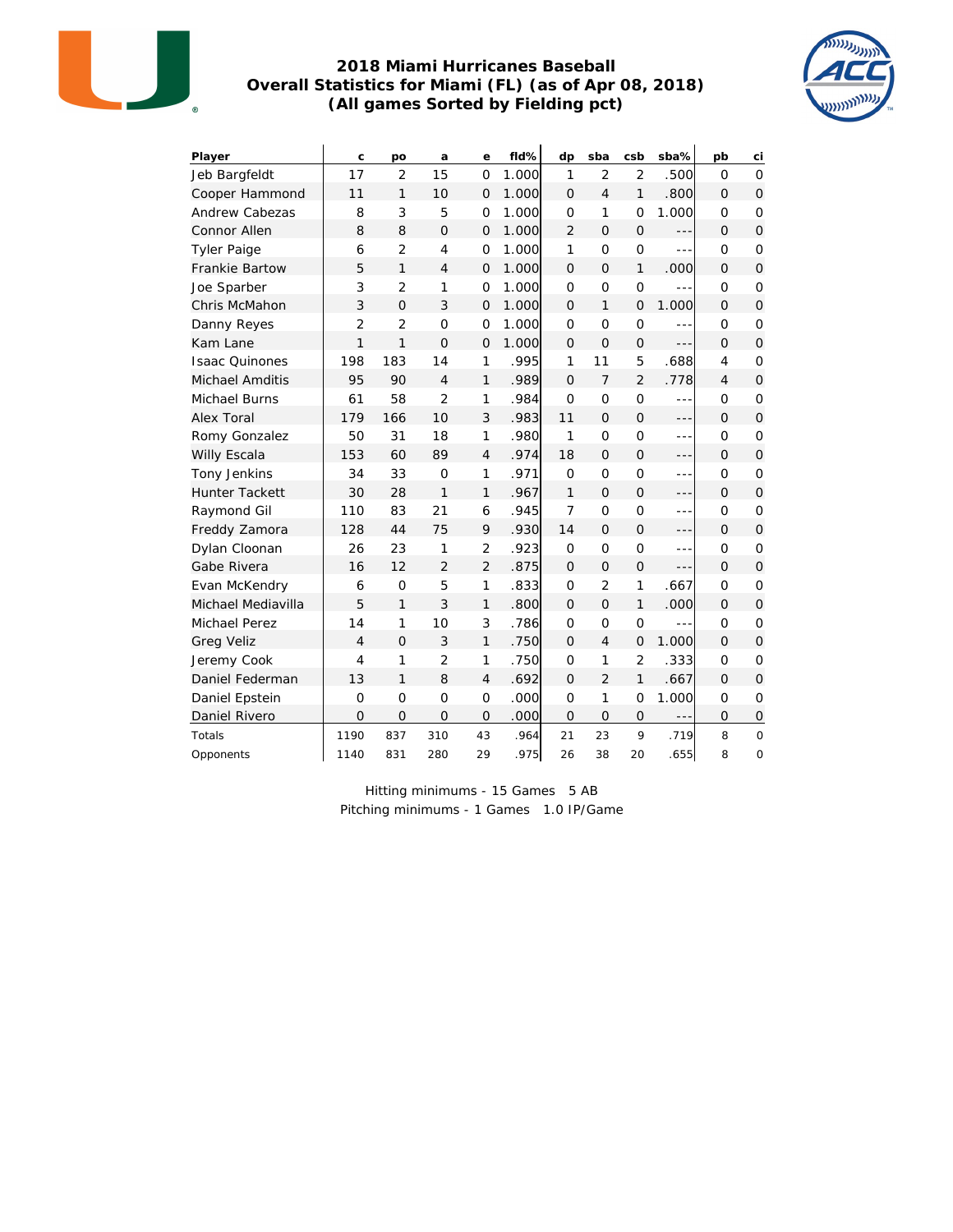

#### **2018 Miami Hurricanes Baseball Conference statistics for Miami (FL) (as of Apr 08, 2018) (ACC games only Sorted by Batting avg)**



#### Record: 7-8 Home: 6-3 Away: 1-5 ACC: 7-8

| Player                 | ava  | gp-gs        | ab  |          |     | $2b$ $3b$ hr |          |              | rbi      | tb       | slg% | bb hp          |                |           | so gdp   | $ob\%$ |             |          | sf sh sb-att | po      | a              |                | e fld%   |
|------------------------|------|--------------|-----|----------|-----|--------------|----------|--------------|----------|----------|------|----------------|----------------|-----------|----------|--------|-------------|----------|--------------|---------|----------------|----------------|----------|
| Hunter Tackett         |      | $.362$ 14-14 | 47  | 8        | 17  |              |          | 0            |          | 20       | .426 | 6              | 2              | 15        | $\Omega$ | .455   | $\Omega$    |          | $1 - 3$      | 19      |                |                | 0 1.000  |
| Willy Escala           |      | .352 15-15   | 54  | 9        | 19  |              | O        |              | 3        | 24       | .444 | $\overline{4}$ | 3              | 18        |          | .426   | 0           |          | $2 - 3$      | 23      | 46             |                | 2 .972   |
| <b>Isaac Quinones</b>  |      | .345 15-15   | 55  | 6        | 19  | 3            | 0        | $\Omega$     | 5        | 22       | .400 | 3              | 3              | 18        | 3        | .403   |             | $\Omega$ | $O - O$      | 108     | 11             |                | 0 1.000  |
| Freddy Zamora          |      | .286 15-15   | 56  | 6        | 16  |              |          |              | 8        | 23       | .411 | 8              |                |           |          | .385   | 0           |          | $4 - 7$      | 22      | 36             |                | 2 .967   |
| Dylan Cloonan          | .276 | $11 - 6$     | 29  | 3        | 8   | 4            | 0        | $\Omega$     | 4        | 12       | .414 | 2              | $\Omega$       |           | 2        | 323    | 0           | 0        | $O - 1$      | 8       | $\Omega$       |                | 0, 1,000 |
| Michael Burns          |      | .267 15-15   | 60  | 8        | 16  | 2            | 2        | $\Omega$     |          | 22       | .367 | 2              | 0              | 10        |          | .290   | 0           | 0        | $3 - 3$      | 31      |                |                | 1 .970   |
| Romy Gonzalez          |      | .204 14-14   | 49  |          | 10  |              |          |              | 5.       | 18       | .367 | 3              |                | 16        | $\Omega$ | .264   | 0           |          | $2 - 3$      | 10      | 17             | $\mathbf{1}$   | .964     |
| Raymond Gil            | .171 | $13-9$       | 35  | 5        | 6   | 3            | $\Omega$ | $\Omega$     | 5        | 9        | .257 |                | 0              | 14        | $\Omega$ | .194   | 0           |          | $2 - 2$      | 57      | 8              |                | 2 .970   |
| Tony Jenkins           | .161 | $10 - 8$     | 31  | 3        | 5   |              | O        | $\Omega$     | 3        | 6        | .194 | 5              | 0              | 13        | 2        | 278    | 0           | O        | $1 - 2$      | 16      | $\Omega$       | 1              | .941     |
| Michael Perez          | .133 | $11 - 9$     | 30  |          | 4   |              | $\circ$  | $\mathbf{O}$ | 2        | 5        | .167 | 5              | $\overline{O}$ | 11        | 2        | .257   | $\mathbf 0$ | 0        | $O-O$        | $\circ$ | 2              | $\overline{2}$ | .500     |
|                        |      |              |     |          |     |              |          |              |          |          |      |                |                |           |          |        |             |          |              |         |                |                |          |
| <b>Tyler Paige</b>     | .500 | $6 - 1$      | 2   |          |     | O            | $\Omega$ | $\Omega$     | $\Omega$ |          | .500 | 4              | $\Omega$       |           | $\Omega$ | .833   | $\Omega$    |          | $O - O$      | 2       | 4              |                | 0, 1,000 |
| Gabe Rivera            | .353 | $7 - 4$      | 17  | 3        | 6   |              | 0        | 2            | 6        | 13       | .765 |                |                | 5         |          | .421   | $\Omega$    | $\Omega$ | $0 - 0$      | 11      | $\mathfrak{p}$ | $\overline{2}$ | .867     |
| Kam Lane               | .333 | $7 - 0$      | 3   | 0        |     | 0            | $\Omega$ | $\Omega$     | 0        |          | .333 | $\circ$        | $\Omega$       |           | $\Omega$ | .333   | 0           | 0        | $1 - 1$      | 0       | $\Omega$       | 0              | .000     |
| Alex Toral             | .158 | $8 - 7$      | 19  | 3        | 3   |              | 0        | 0            | 2        | 4        | .211 | 8              | $\Omega$       | 10        | ∩        | .393   |             | $\Omega$ | $O - O$      | 55      | $\mathfrak{p}$ |                | 0 1.000  |
| <b>Michael Amditis</b> | .125 | $3 - 2$      | 8   |          |     | 0            | $\Omega$ | $\Omega$     | 0        |          | .125 |                | 0              | 2         |          | .222   | 0           | 0        | $0 - 0$      | 17      |                |                | 0, 1,000 |
| Connor Allen           | .000 | $2 - 1$      | 5   | $\Omega$ | 0   | Ω            | O        | $\Omega$     | $\Omega$ | $\Omega$ | .000 | 0              | $\Omega$       | 4         | O        | .000   | 0           | $\Omega$ | $O - O$      | 8       | $\Omega$       |                | 0 1.000  |
| Joe Sparber            | .000 | $3 - 0$      |     | $\Omega$ | O   | 0            | $\Omega$ | $\Omega$     | 0        | $\Omega$ | .000 | $\Omega$       | $\Omega$       |           | 0        | .000   | 0           | $\Omega$ | $0 - 0$      | 2       |                |                | 0 1.000  |
| Totals                 | .263 | 15           | 501 | 64       | 132 | 22           | 6        | 5            | 57       | 181      | .361 | 53 11          |                | 153       | 14       | .346   | 2           | 8        | $16 - 25$    | 396     | 155            | 15             | .973     |
| Opponents              | 244  | 15           | 499 | 67       | 122 | 26           | 3        | 6            |          | 58 172   | .345 |                |                | 49 17 131 | 9        | .330   | 5           | 4        | $11 - 16$    | 396 149 |                | 15             | .973     |

LOB - Team (115), Opp (111). DPs turned - Team (12), Opp (17).

#### **(ACC games only Sorted by Earned run avg)**

| Player                | era  | w-l     | app gs |          | cq       | sho | <b>SV</b>      | ip    | h.  |                | er             | bb                | <b>SO</b> | 2b       | 3b       |          | hr b/avg wp hp bk sfa sha |    |          |          |             |          |
|-----------------------|------|---------|--------|----------|----------|-----|----------------|-------|-----|----------------|----------------|-------------------|-----------|----------|----------|----------|---------------------------|----|----------|----------|-------------|----------|
| Jeb Bargfeldt         | 3.86 | $1 - 2$ | 5.     | 5        | 0        | 0/1 | 0              | 32.2  | 29  | 14             | 14             | 11                | 20        | 9        |          |          | 240                       |    | 3        |          | $\Omega$    | 2        |
| Andrew Cabezas        | 4.13 | $3 - 2$ | 5      |          |          | O/O | $\Omega$       | 28.1  | 21  | 14             | 13             | 12                | 32        |          | $\Omega$ |          | 210                       | 3  |          |          |             |          |
| Evan McKendry         | 4.75 | $2 - 3$ | 5.     | 5        | 0        | 0/2 | O              | 30.1  | 29  | 17             | 16             | $12 \overline{ }$ | 40        | 4        |          |          | 248                       | 6  | 3        | $\Omega$ |             |          |
| Daniel Epstein        | 0.00 | $O - O$ |        | $\Omega$ | 0        | 0/0 | Ω              | 1.0   |     | $\Omega$       | $\Omega$       | $\Omega$          |           |          | $\Omega$ | $\Omega$ | .333                      | 0  | 0        | $\Omega$ | $\Omega$    | $\Omega$ |
| <b>Frankie Bartow</b> | 2.25 | $1 - 0$ | 8      | $\Omega$ | 0        | 0/2 | 2              | 12.0  | 10  | 3              | 3              | 4                 | 10        | $\Omega$ | $\Omega$ |          | .222                      | 3  |          | $\Omega$ | $\Omega$    | $\Omega$ |
| Cooper Hammond        | 3.60 | $O-O$   | 6      | $\Omega$ | 0        | O/1 | $\overline{2}$ | 5.0   | 6   | 3              | 2              |                   |           |          | $\Omega$ |          | 273                       | 0  | 0        | $\Omega$ | $\Omega$    | $\Omega$ |
| Jeremy Cook           | 3.68 | $O - O$ | 8      | $\Omega$ | ∩        | O/O | O              | 7.1   | 9   | 3              | 3              | 4                 |           |          | $\Omega$ |          | .310                      |    | 5        | $\Omega$ | $\Omega$    | $\Omega$ |
| Daniel Federman       | 3.86 | $O-O$   |        | - 0      | 0        | O/O | Ω              | 4.2   | 5   | 2              | 2              | 2                 |           |          | $\Omega$ | $\Omega$ | .278                      | 0  | Ω        |          |             | O        |
| Greg Veliz            | 4.50 | $O - O$ |        |          | ∩        | O/O | $\Omega$       | 4.0   | 3   | $\overline{4}$ | $\overline{2}$ |                   | 8         | $\Omega$ | $\Omega$ |          | 200                       | 0  |          | $\Omega$ |             | O        |
| Chris McMahon         | 7.71 | $0 - 0$ |        |          | ∩        | O/O | Ω              | 2.1   |     | $\overline{2}$ | 2              |                   |           | $\Omega$ | $\Omega$ | $\Omega$ | 125                       |    | O        | $\Omega$ | $\Omega$    | $\Omega$ |
| Michael Mediavilla    | 8.31 | $O - 1$ | 3      | $\Omega$ | ∩        | O/O | O              | 4.1   | 8   | 5              | 4              |                   |           |          |          |          | 381                       | 0  | $\Omega$ | 0        | $\mathbf 0$ | 0        |
| Totals                | 4.16 | $7 - 8$ | 15     | 15       |          | 3/3 |                | 132.0 | 122 | 67             | 61             | 49                | 131       | 26       | 3        | 6        | .244                      | 16 | 17       |          | 5           |          |
| Opponents             | 3.61 | $8 - 7$ | 15     | 15       | $\Omega$ | O/O | 3              | 132.0 | 132 | 64             | 53             | 53                | 153       | 22       | 6        | 5        | 263                       |    |          |          |             | 8        |

PB - Team (2), Quinones, I. 1, Amditis, M. 1, Opp (4). Pickoffs - Team (2), McKendry, E. 1, Bargfeldt, J 1, Opp (1).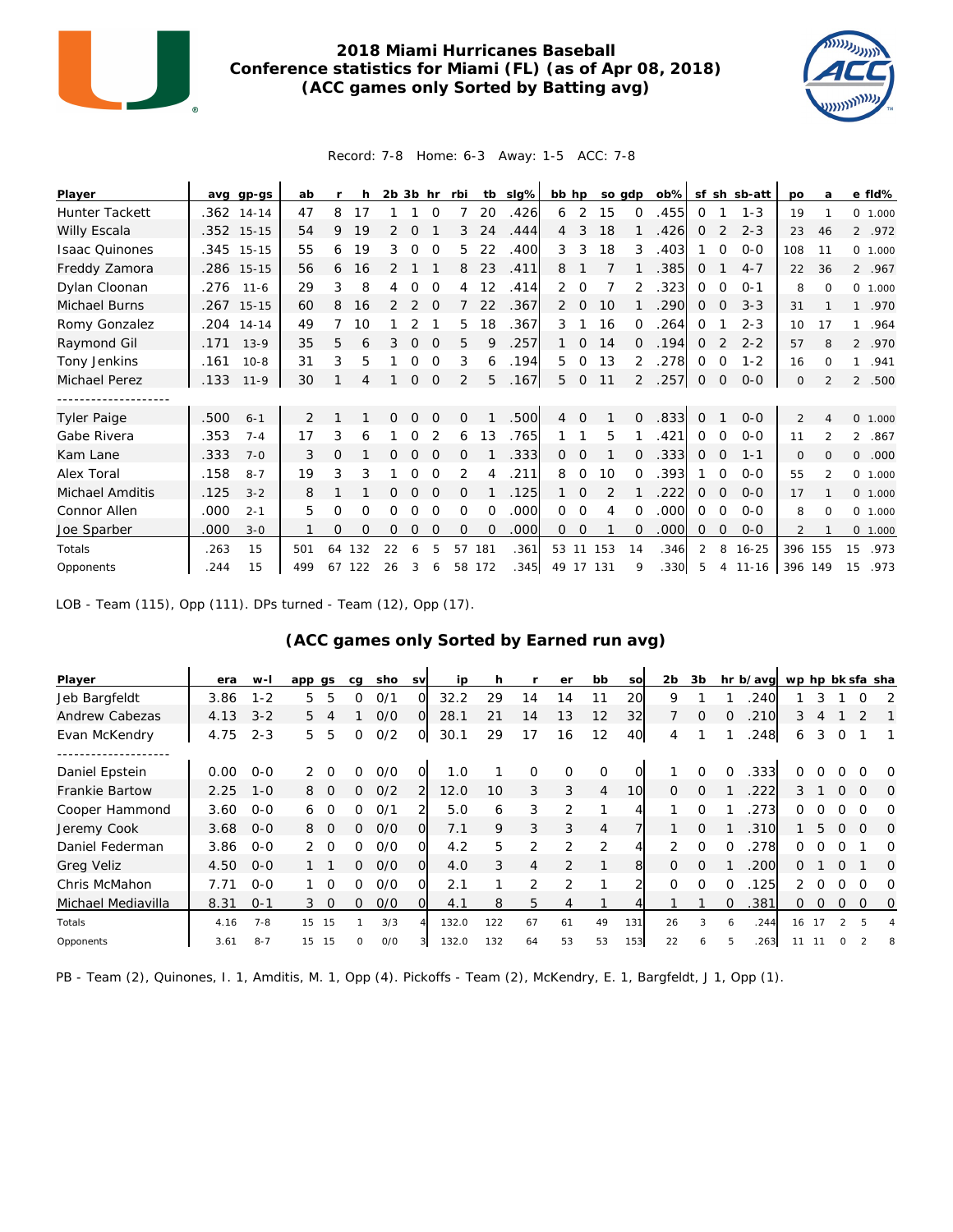

#### **2018 Miami Hurricanes Baseball Conference statistics for Miami (FL) (as of Apr 08, 2018) (ACC games only Sorted by Fielding pct)**



| Player                 | C              | po             | a              | e              | fld%  | dp             | sba            | csb            | sba%    | pb             | ci             |
|------------------------|----------------|----------------|----------------|----------------|-------|----------------|----------------|----------------|---------|----------------|----------------|
| <b>Isaac Quinones</b>  | 119            | 108            | 11             | $\Omega$       | 1.000 | 1              | 8              | $\overline{4}$ | .667    | 1              | $\Omega$       |
| Alex Toral             | 57             | 55             | $\overline{2}$ | $\Omega$       | 1.000 | $\overline{4}$ | $\Omega$       | $\overline{O}$ | ---     | $\Omega$       | $\Omega$       |
| <b>Hunter Tackett</b>  | 20             | 19             | 1              | $\Omega$       | 1.000 | 1              | $\Omega$       | $\overline{O}$ | $- - -$ | $\Omega$       | $\Omega$       |
| <b>Michael Amditis</b> | 18             | 17             | $\mathbf{1}$   | $\overline{O}$ | 1.000 | $\Omega$       | $\overline{2}$ | $\mathbf{1}$   | .667    | 1              | $\Omega$       |
| Jeb Bargfeldt          | 11             | $\overline{2}$ | 9              | 0              | 1.000 | $\Omega$       | $\overline{2}$ | 1              | .667    | $\Omega$       | $\circ$        |
| Dylan Cloonan          | 8              | 8              | $\Omega$       | $\overline{O}$ | 1.000 | $\Omega$       | $\Omega$       | $\overline{O}$ | $---$   | $\Omega$       | $\Omega$       |
| Connor Allen           | 8              | 8              | $\circ$        | 0              | 1.000 | $\overline{2}$ | $\Omega$       | $\overline{O}$ | $- - -$ | $\Omega$       | $\circ$        |
| <b>Andrew Cabezas</b>  | 8              | 3              | 5              | $\overline{O}$ | 1.000 | $\Omega$       | $\mathbf{1}$   | $\overline{O}$ | 1.000   | $\Omega$       | $\Omega$       |
| <b>Tyler Paige</b>     | 6              | $\overline{2}$ | $\overline{4}$ | $\overline{O}$ | 1.000 | 1              | $\overline{O}$ | 0              | $- - -$ | $\circ$        | $\mathbf 0$    |
| Cooper Hammond         | 3              | 1              | $\overline{2}$ | $\overline{O}$ | 1.000 | $\Omega$       | 3              | $\overline{O}$ | 1.000   | $\Omega$       | $\overline{O}$ |
| Joe Sparber            | 3              | $\overline{2}$ | 1              | $\overline{O}$ | 1.000 | $\Omega$       | $\Omega$       | $\overline{O}$ | ---     | $\Omega$       | $\mathbf 0$    |
| Frankie Bartow         | 3              | $\Omega$       | 3              | $\overline{O}$ | 1.000 | $\Omega$       | $\Omega$       | $\mathbf{1}$   | .000    | $\Omega$       | $\Omega$       |
| Michael Mediavilla     | 1              | 1              | $\Omega$       | $\overline{O}$ | 1.000 | $\Omega$       | $\Omega$       | 1              | .000    | $\circ$        | $\circ$        |
| Willy Escala           | 71             | 23             | 46             | $\overline{2}$ | .972  | 10             | $\Omega$       | $\overline{O}$ | $- - -$ | $\Omega$       | $\overline{O}$ |
| Raymond Gil            | 67             | 57             | 8              | $\overline{2}$ | .970  | 5              | $\overline{O}$ | $\overline{O}$ | $- - -$ | $\Omega$       | $\circ$        |
| Michael Burns          | 33             | 31             | 1              | 1              | .970  | $\Omega$       | $\Omega$       | $\overline{O}$ | ---     | $\Omega$       | $\Omega$       |
| Freddy Zamora          | 60             | 22             | 36             | $\overline{2}$ | .967  | $\overline{7}$ | $\overline{O}$ | $\mathbf{O}$   | $- - -$ | $\circ$        | $\circ$        |
| Romy Gonzalez          | 28             | 10             | 17             | $\mathbf{1}$   | .964  | 1              | $\Omega$       | $\mathbf{O}$   | $- - -$ | $\Omega$       | $\Omega$       |
| Tony Jenkins           | 17             | 16             | $\overline{O}$ | 1              | .941  | $\Omega$       | $\overline{O}$ | $\overline{O}$ | $- - -$ | $\Omega$       | $\circ$        |
| Gabe Rivera            | 15             | 11             | $\overline{2}$ | $\overline{2}$ | .867  | $\Omega$       | $\overline{O}$ | $\mathbf{O}$   | $- - -$ | $\Omega$       | $\Omega$       |
| Evan McKendry          | 4              | $\overline{O}$ | 3              | 1              | .750  | Ω              | 1              | 1              | .500    | $\circ$        | $\circ$        |
| <b>Michael Perez</b>   | $\overline{4}$ | $\Omega$       | $\overline{2}$ | $\overline{2}$ | .500  | $\Omega$       | $\Omega$       | $\overline{O}$ | $---$   | $\Omega$       | $\Omega$       |
| Daniel Federman        | $\overline{2}$ | $\overline{O}$ | 1              | 1              | .500  | Ω              | $\Omega$       | O              | $- - -$ | $\Omega$       | $\circ$        |
| <b>Greg Veliz</b>      | $\overline{O}$ | $\Omega$       | $\Omega$       | 0              | .000  | $\Omega$       | $\overline{2}$ | $\mathbf 0$    | 1.000   | $\Omega$       | $\Omega$       |
| Chris McMahon          | 0              | $\circ$        | 0              | 0              | .000  | O              | 1              | 0              | 1.000   | $\circ$        | $\circ$        |
| Daniel Epstein         | $\overline{O}$ | $\Omega$       | $\Omega$       | 0              | .000  | $\Omega$       | $\Omega$       | $\mathsf{O}$   |         | $\Omega$       | $\Omega$       |
| Jeremy Cook            | $\overline{O}$ | $\overline{0}$ | $\overline{O}$ | $\overline{O}$ | .000  | $\Omega$       | $\overline{O}$ | 1              | .000    | $\circ$        | $\circ$        |
| Kam Lane               | $\overline{O}$ | $\circ$        | $\overline{O}$ | 0              | .000  | 0              | $\overline{0}$ | $\Omega$       |         | $\Omega$       | $\mathbf 0$    |
| Totals                 | 566            | 396            | 155            | 15             | .973  | 12             | 11             | 5              | .688    | $\overline{2}$ | $\circ$        |
| Opponents              | 560            | 396            | 149            | 15             | .973  | 17             | 16             | 9              | .640    | 4              | 0              |

Hitting minimums - 10 Games 5 AB Pitching minimums - 1 Games 1.0 IP/Game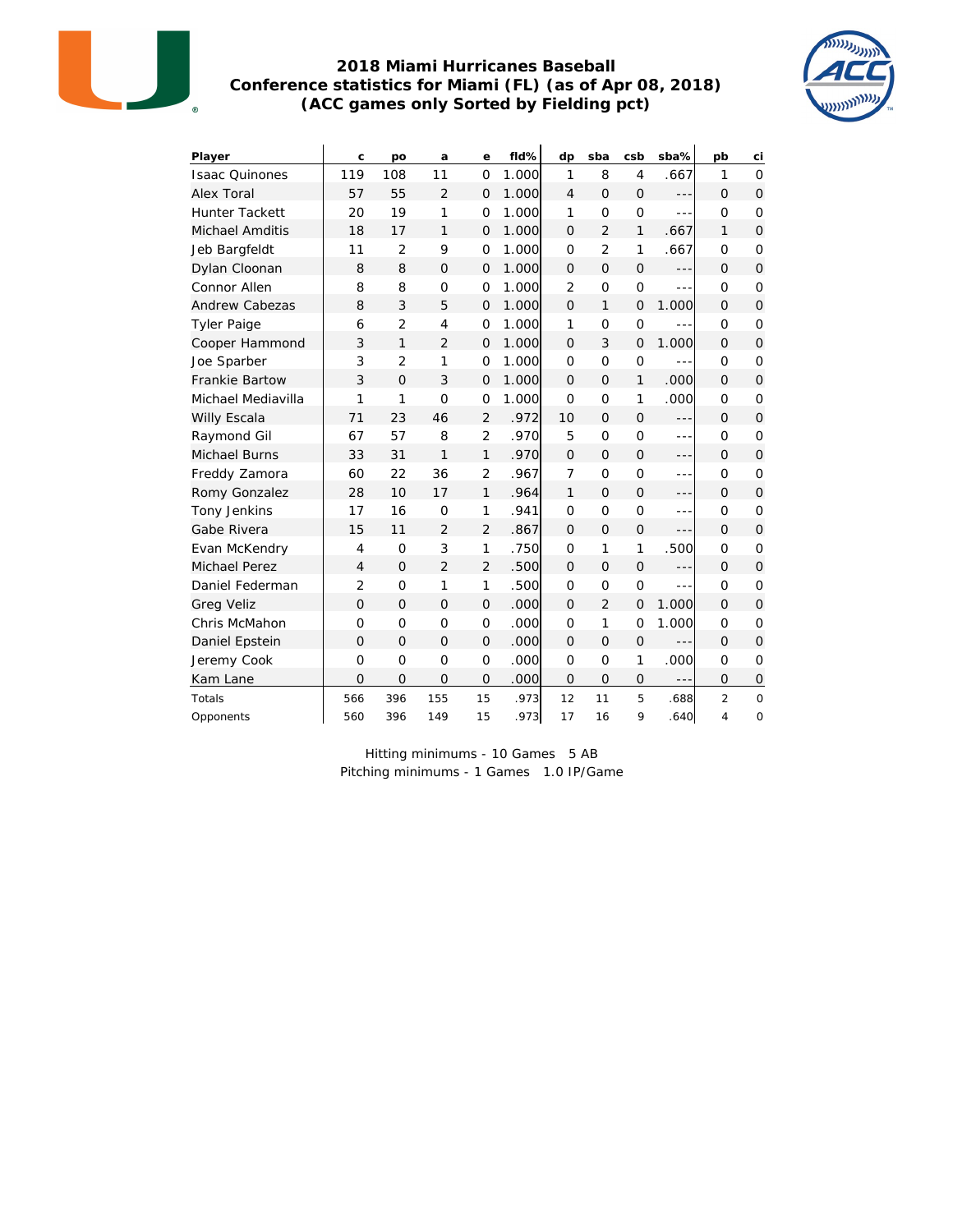





| Score by innings<br>Miami (FL)<br>Opponents                                                                                        |               |                                                                 | 1<br>14<br>22                                                                                                    | 2<br>16<br>17              | 3<br>25<br>9                                                                                      | 4<br>22<br>23 | 5<br>16<br>9  | 6<br>$\overline{7}$<br>13 | 7<br>11<br>7 | 8<br>13<br>20                                          | 9<br>1<br>18 | EХ<br>5<br>11                                                                                                     |              | Total<br>130<br>149                                                                                   |
|------------------------------------------------------------------------------------------------------------------------------------|---------------|-----------------------------------------------------------------|------------------------------------------------------------------------------------------------------------------|----------------------------|---------------------------------------------------------------------------------------------------|---------------|---------------|---------------------------|--------------|--------------------------------------------------------|--------------|-------------------------------------------------------------------------------------------------------------------|--------------|-------------------------------------------------------------------------------------------------------|
|                                                                                                                                    |               | Record when<br>Non-Conference                                   | Overall<br>Conference<br>Home games<br>Away games<br>Neutral site<br>Day games<br>Night games<br>vs Left starter |                            | $13 - 18$<br>$7 - 8$<br>$6 - 10$<br>$11 - 10$<br>$2 - 8$<br>0-0<br>$6 - 4$<br>$7 - 14$<br>$5 - 4$ |               |               |                           |              |                                                        |              | After 6 leading<br>trailing<br>tied<br>After 7 leading<br>trailing<br>tied<br>After 8 leading<br>trailing<br>tied |              | $11 - 4$<br>$0 - 13$<br>$1 - 1$<br>$11 - 2$<br>$0 - 13$<br>$1 - 3$<br>$11 - 1$<br>$0 - 15$<br>$1 - 2$ |
|                                                                                                                                    |               | vs Right starter                                                | 1-Run games<br>2-Run games<br>5+Run games<br>Extra innings                                                       |                            | $8 - 14$<br>$4 - 3$<br>$2 - 3$<br>$5 - 5$<br>$2 - 2$                                              |               |               |                           |              | Hit 0 home runs<br>$\ldots$ 2+ home runs               |              | 1 home run                                                                                                        |              | $10 - 11$<br>$3 - 6$<br>$0 - 1$                                                                       |
|                                                                                                                                    |               | Scoring 0-2 runs                                                | Shutouts<br>$\ldots$ 3-5 runs                                                                                    |                            | $4 - 2$<br>$2 - 7$<br>$3-9$                                                                       |               |               |                           |              | Opponent 0 home runs<br>1 home run                     |              | 2+ HRs                                                                                                            |              | $11 - 10$<br>$2 - 3$<br>$0 - 5$                                                                       |
|                                                                                                                                    |               |                                                                 | 6-9 runs<br>$\ldots$ 10+ runs                                                                                    |                            | $8 - 2$<br>0-0                                                                                    |               |               |                           |              |                                                        |              | Made 0 errors<br>1 error<br>$\ldots$ 2+ errors                                                                    |              | $3 - 3$<br>$8 - 7$<br>$2 - 8$                                                                         |
|                                                                                                                                    |               | Opponent 0-2 runs<br>10+ runs                                   | 3-5 runs<br>6-9 runs                                                                                             |                            | $9 - 1$<br>$3 - 5$<br>$1 - 10$<br>$0 - 2$                                                         |               |               |                           |              | Opp. made 0 errors<br>$\ldots \ldots \ldots 2+$ errors |              | 1 error                                                                                                           |              | 6-9<br>$4 - 2$<br>3-7                                                                                 |
|                                                                                                                                    |               | Scored in 1st inning<br>Opp. scored in 1st<br>Opp. scores first | Scores first                                                                                                     |                            | $4 - 4$<br>$3 - 9$<br>$9 - 4$<br>$4 - 14$                                                         |               |               |                           |              | Out-hit opponent<br>Out-hit by opponent                |              | Hits are tied                                                                                                     |              | $12 - 3$<br>$0 - 15$<br>$1 - 0$                                                                       |
| Record when team scores:<br>Runs<br>W-L                                                                                            | 0<br>$0 - 2$  | 1<br>$1 - 4$                                                    | 2<br>$1 - 1$                                                                                                     | 3<br>$2 - 3$               |                                                                                                   | 4<br>$1 - 4$  | 5<br>$0 - 2$  | 6<br>$0 - 1$              |              | 7<br>$4-0$                                             |              | 8<br>$3 - 0$                                                                                                      | 9<br>$1 - 1$ | $10+$<br>$0 - 0$                                                                                      |
| Record when opponent scores:<br>Runs<br>W-L                                                                                        | O<br>$4-0$    | 1<br>$3 - 1$                                                    | 2<br>$2 - 0$                                                                                                     | 3<br>$1 - 0$               |                                                                                                   | 4<br>$0 - 3$  | 5<br>$2 - 2$  | 6<br>$1 - 2$              |              | 7<br>$0 - 3$                                           |              | 8<br>$0 - 2$                                                                                                      | 9<br>$0 - 3$ | $10+$<br>$0 - 2$                                                                                      |
| Record when leading after:<br>Inn.<br>W-L                                                                                          | 1<br>$3 - 4$  | 2<br>$5 - 3$                                                    | 3<br>$7 - 2$                                                                                                     | 4<br>$9 - 2$               |                                                                                                   | 5<br>$11 - 2$ | 6<br>$11 - 4$ | 7                         | $11 - 2$     | 8<br>$11 - 1$                                          |              |                                                                                                                   |              |                                                                                                       |
| Record when trailing after:<br>Inn.<br>W-L                                                                                         | -1<br>$2 - 8$ | 2<br>$5 - 10$                                                   | 3<br>$3 - 9$                                                                                                     | $\overline{4}$<br>$1 - 10$ |                                                                                                   | 5<br>$0 - 10$ | 6<br>$0 - 13$ | 7<br>$0 - 13$             |              | 8<br>0-15                                              |              |                                                                                                                   |              |                                                                                                       |
| Record when tied after:<br>Inn.<br>W-L                                                                                             | 1<br>$8 - 6$  | 2<br>$3 - 5$                                                    | 3<br>$3 - 7$                                                                                                     | 4<br>$3 - 6$               |                                                                                                   | 5<br>$2 - 6$  | 6<br>$1 - 1$  |                           | 7<br>$1 - 3$ | 8<br>$1 - 2$                                           |              |                                                                                                                   |              |                                                                                                       |
| Current winning streak: 1<br>Longest winning streak: 3<br>Longest losing streak: 7                                                 |               |                                                                 |                                                                                                                  |                            |                                                                                                   |               |               |                           |              |                                                        |              |                                                                                                                   |              |                                                                                                       |
| Home attendance : $54610$ (20 dates avg =<br>Away attendance : $14368$ ( 10 dates avg =<br>Total attendance: 68978 (30 dates avg = |               |                                                                 |                                                                                                                  |                            |                                                                                                   |               | 2299)         | 2730)<br>1436)            |              |                                                        |              |                                                                                                                   |              |                                                                                                       |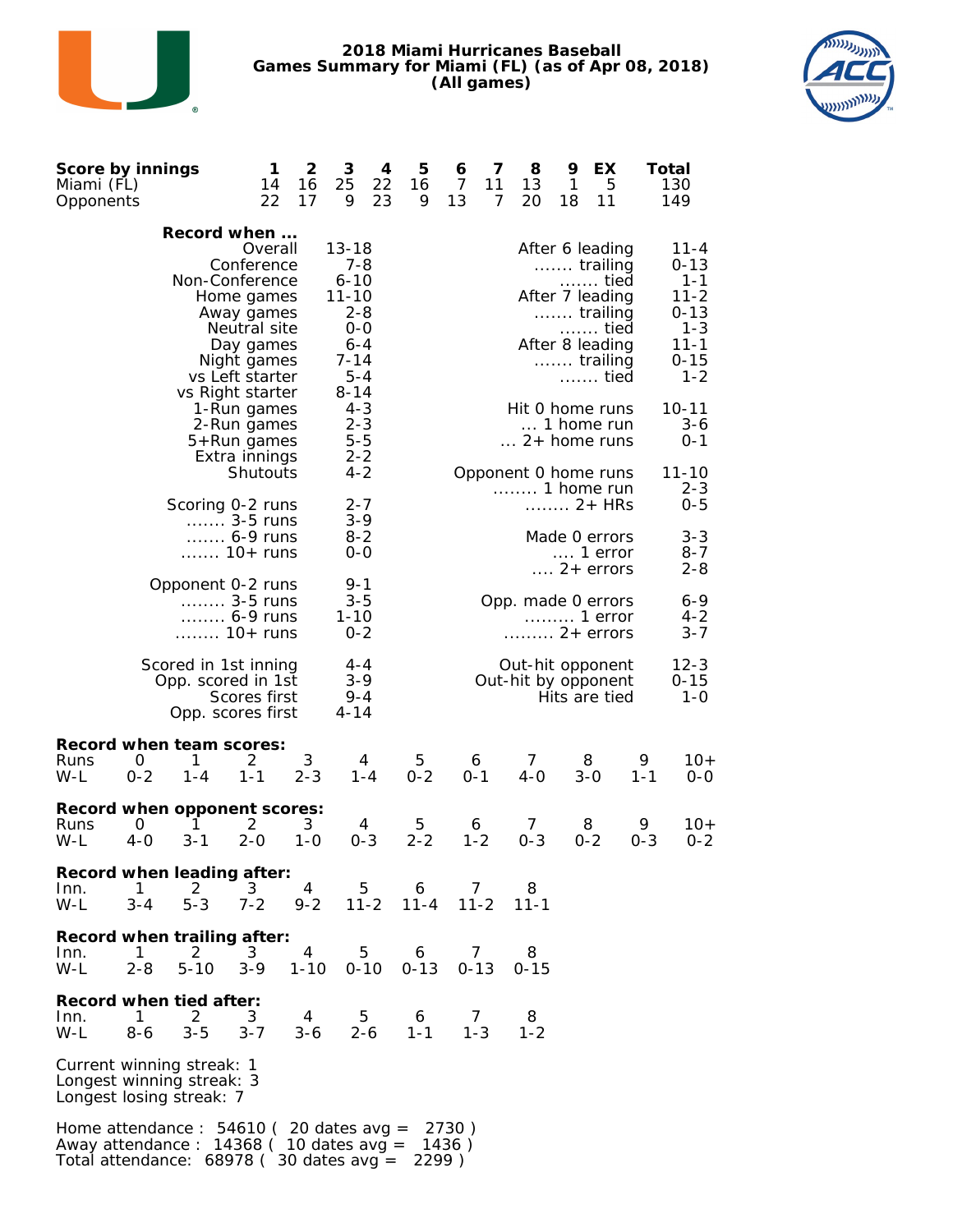

#### **2018 Miami Hurricanes Baseball Miscellaneous Stats for Miami (FL) (as of Apr 08, 2018) (All games)**



| <b>Multiple Hit Games</b> | 2             | З | 5+ | Total |
|---------------------------|---------------|---|----|-------|
| Freddy Zamora             | 10            | 1 |    | 12    |
| Willy Escala              | 10            |   |    | 10    |
| <b>Isaac Ouinones</b>     | 6             |   |    |       |
| Hunter Tackett            | 5             |   |    | 6     |
| Michael Burns             | 5             |   |    | 5     |
| Danny Reyes               | 2             | 2 |    |       |
| Raymond Gil               | 3             |   |    | 4     |
| Michael Perez             | $\mathcal{P}$ |   |    | 3     |
| Romy Gonzalez             | 2             |   |    | 3     |
| Gabe Rivera               |               |   |    | 2     |
| Tony Jenkins              | ン             |   |    | 2     |
| Alex Toral                |               |   |    | 2     |
| Michael Amditis           | 2             |   |    | 2     |
| Dylan Cloonan             |               |   |    |       |
| TEAM                      | 52            |   |    | 64    |

| <b>Hitting Streaks</b> | Longest Current |   |
|------------------------|-----------------|---|
| <b>Isaac Ouinones</b>  | 14              |   |
| Willy Escala           | 9               |   |
| Michael Burns          | 7               | 5 |
| Freddy Zamora          |                 | 4 |
| Michael Amditis        | 6               |   |
| Romy Gonzalez          | 6               | 5 |
| Tony Jenkins           | 5               |   |
| Hunter Tackett         | 5               |   |
| Dylan Cloonan          | 4               |   |
| Alex Toral             | 3               |   |
| Danny Reyes            | 3               |   |
| Michael Perez          | 3               |   |
| Gabe Rivera            | 3               |   |
| Raymond Gil            | 2               |   |
| Kam Lane               |                 |   |
| Tyler Paige            |                 |   |

| Multiple RBI Games    | ン             | 3 | 5+ | Total |
|-----------------------|---------------|---|----|-------|
| Michael Burns         | 3             |   |    |       |
| <b>Isaac Ouinones</b> | 2             |   |    |       |
| Willy Escala          | 3             |   |    |       |
| Michael Perez         | 3             |   |    | 3     |
| Tony Jenkins          | 2             |   |    |       |
| Raymond Gil           | $\mathcal{P}$ |   |    |       |
| Freddy Zamora         | $\mathcal{P}$ |   |    |       |
| Gabe Rivera           |               |   |    |       |
| Danny Reyes           |               |   |    |       |
| Dylan Cloonan         |               |   |    |       |
| <b>Hunter Tackett</b> |               |   |    |       |
| Romy Gonzalez         |               |   |    |       |
| Alex Toral            |               |   |    |       |
| TFAM                  |               |   |    |       |

| Reached Base Streaks  | Longest Current |    |
|-----------------------|-----------------|----|
| <b>Isaac Quinones</b> | 15              | 2  |
| Michael Perez         | 13              |    |
| Willy Escala          | 12              | 12 |
| Michael Burns         | 12              | 5  |
| Tony Jenkins          | 8               |    |
| Freddy Zamora         | 8               | 4  |
| Alex Toral            | 7               |    |
| Romy Gonzalez         | 6               | 5  |
| Michael Amditis       | 6               |    |
| Hunter Tackett        | 6               | 3  |
| Dylan Cloonan         | 5               |    |
| Danny Reyes           | 5               |    |
| Gabe Rivera           | 4               | 4  |
| Raymond Gil           | 4               |    |
| <b>Tyler Paige</b>    | 4               |    |
| Kam Lane              |                 |    |
| Connor Allen          |                 |    |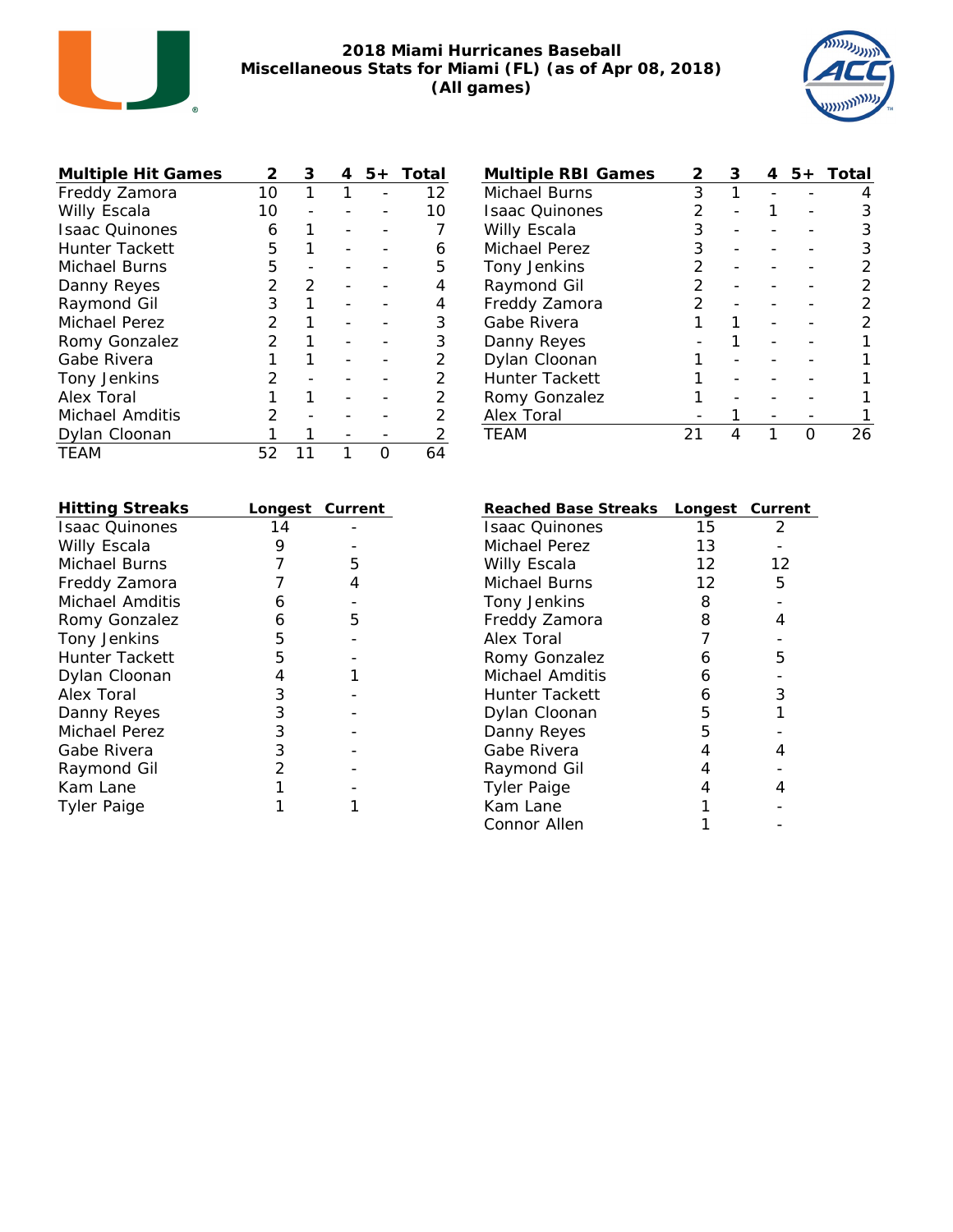



#### **Starting Lineup By Position (Team W-L record when starter)**

| PITCHER:<br>Jeb Bargfeldt                  | $(3-5)$<br>8                              | LEADOFF:<br>Freddy Zamora               |
|--------------------------------------------|-------------------------------------------|-----------------------------------------|
| Evan McKendry<br>Greg Veliz                | 8<br>$(4-4)$<br>4<br>$(2-2)$              | Tony Jenkins<br>Michael Burns           |
| Andrew Cabezas                             | 4<br>$(3-1)$                              | 2ND SPOT:                               |
| Daniel Federman                            | 4<br>$(1-3)$                              | Dylan Cloonan                           |
| Michael Mediavilla                         | 3<br>$(0-3)$                              | Willy Escala                            |
| CATCHER:<br><b>Isaac Quinones</b>          | 21 (10-11)                                | Michael Burns<br>Michael Perez          |
| Michael Amditis                            | 10<br>$(3-7)$                             | Tony Jenkins                            |
| FIRST BASE:                                |                                           | 3RD SPOT:                               |
| Alex Toral                                 | 21<br>$(8-13)$                            | Romy Gonzalez                           |
| Raymond Gil<br>Romy Gonzalez               | 8<br>$(3-5)$<br>1<br>$(1-0)$              | Hunter Tackett<br><b>Isaac Quinones</b> |
| Connor Allen                               | 1<br>$(1-0)$                              | Freddy Zamora                           |
| SECOND BASE:                               |                                           | Gabe Rivera                             |
| Willy Escala                               | 31 (13-18)                                | Danny Reyes                             |
| THIRD BASE:<br>Raymond Gil                 | 11<br>$(4-7)$                             | CLEANUP:<br>Michael Perez               |
| Romy Gonzalez                              | 10<br>$(3-7)$                             | Danny Reyes                             |
| Michael Perez                              | 9<br>$(5-4)$                              | Romy Gonzalez                           |
| <b>Tyler Paige</b>                         | 1<br>$(1-0)$                              | Michael Burns                           |
| SHORTSTOP:<br>Freddy Zamora                | 31 (13-18)                                | Hunter Tackett<br>Gabe Rivera           |
| LEFT FIELD:                                |                                           | <b>Isaac Quinones</b>                   |
| Michael Burns                              | 14<br>$(6-8)$                             | 5TH SPOT:                               |
| Dylan Cloonan                              | 9<br>$(4-5)$                              | Michael Burns                           |
| Tony Jenkins<br>Hunter Tackett             | $\frac{3}{3}$<br>$(1-2)$<br>$(1-2)$       | Freddy Zamora<br>Romy Gonzalez          |
| Danny Reyes                                | $\overline{2}$<br>$(1-1)$                 | <b>Isaac Quinones</b>                   |
| <b>CENTER FIELD:</b>                       |                                           | Alex Toral                              |
| Michael Burns                              | 17<br>$(7-10)$                            | Hunter Tackett                          |
| Tony Jenkins<br>RIGHT FIELD:               | 14<br>$(6-8)$                             | Michael Amditis                         |
| Hunter Tackett                             | $(8-8)$<br>16                             | Raymond Gil<br>6TH SPOT:                |
| Romy Gonzalez                              | 9<br>$(3-6)$                              | <b>Isaac Quinones</b>                   |
| Gabe Rivera                                | 4<br>$(1-3)$                              | Alex Toral                              |
| Dylan Cloonan<br><b>DESIGNATED HITTER:</b> | 2<br>$(1-1)$                              | Romy Gonzalez                           |
| Michael Perez                              | 12<br>$(3-9)$                             | Michael Amditis<br>Michael Burns        |
| Romy Gonzalez                              | 9<br>(5-4)                                | Raymond Gil                             |
| Danny Reyes                                | 5<br>$(2-3)$                              | Willy Escala                            |
| Dylan Cloonan<br><b>Isaac Quinones</b>     | $\overline{2}$<br>$(2-0)$<br>2<br>$(0-2)$ | Dylan Cloonan<br>Hunter Tackett         |
| Tony Jenkins                               | 1<br>$(1-0)$                              | Freddy Zamora                           |
|                                            |                                           | Michael Perez                           |
|                                            |                                           | 7TH SPOT:                               |
|                                            |                                           | Willy Escala<br>Tony Jenkins            |
|                                            |                                           | Romy Gonzalez                           |
|                                            |                                           | Raymond Gil                             |
|                                            |                                           | <b>Isaac Quinones</b>                   |
|                                            |                                           | <b>Hunter Tackett</b><br>Alex Toral     |
|                                            |                                           | Michael Perez                           |
|                                            |                                           | Dylan Cloonan                           |
|                                            |                                           | Michael Amditis                         |
|                                            |                                           | 8TH SPOT:                               |

| LEADOFF:                         |                 |                               |
|----------------------------------|-----------------|-------------------------------|
| Freddy Zamora                    | 14              | $(5-9)$                       |
| <b>Tony Jenkins</b>              | 10              | $(5-5)$                       |
| Michael Burns<br>2ND SPOT:       | 7               | $(3-4)$                       |
| Dylan Cloonan                    | 10              | $(6-4)$                       |
| Willy Escala                     | 9               |                               |
| Michael Burns                    | 8               | $(3-6)$<br>$(3-5)$<br>$(1-2)$ |
| Michael Perez                    | 3               |                               |
| Tony Jenkins                     | 1               | $(0-1)$                       |
| 3RD SPOT:                        |                 |                               |
| Romy Gonzalez                    | 11              | $(5-6)$                       |
| Hunter Tackett                   | 10 <sup>°</sup> | $(5-5)$                       |
| <b>Isaac Quinones</b>            | 5<br>3<br>1     | $(0-5)$                       |
| Freddy Zamora<br>Gabe Rivera     |                 | (2-1)<br>(1-0)                |
| Danny Reyes                      | 1               | $(0-1)$                       |
| CLEANUP:                         |                 |                               |
| Michael Perez                    | 14              | (6-8)                         |
| Danny Reyes                      |                 | $(3-3)$                       |
| Romy Gonzalez                    | 6<br>4          | $(1-3)$                       |
| Michael Burns                    | $\frac{3}{2}$   | $(2-1)$                       |
| Hunter Tackett                   |                 | $(1 - 1)$                     |
| Gabe Rivera                      | $\mathbf{1}$    | $(0-1)$                       |
| <b>Isaac Quinones</b>            | 1               | $(0-1)$                       |
| 5TH SPOT:                        |                 |                               |
| Michael Burns<br>Freddy Zamora   | 10              | $(4-6)$<br>$(2-3)$            |
|                                  | 5433321         |                               |
| Romy Gonzalez<br>Isaac Quinones  |                 | (2-2)<br>(2-1)                |
| Alex Toral                       |                 | $(0-3)$                       |
| Hunter Tackett                   |                 |                               |
| Michael Amditis                  |                 | (2-1)<br>(1-1)                |
| Raymond Gil                      |                 | $(0-1)$                       |
| 6TH SPOT:                        |                 |                               |
| <b>Isaac Quinones</b>            | $\frac{7}{7}$   | $(4-3)$                       |
| Alex Toral                       |                 | $(3-4)$                       |
| Romy Gonzalez<br>Michael Amditis |                 | $(1-3)$                       |
| Michael Burns                    |                 | $(0-3)$<br>$(1-2)$            |
| Raymond Gil                      |                 | $(2-0)$                       |
| Willy Escala                     | 4 3 3 2 1       | $(0-1)$                       |
| Dylan Cloonan                    | 1               | $(0-1)$                       |
| Hunter Tackett                   | 1               | $(0-1)$                       |
| Freddy Zamora                    | 1               | $(1-0)$                       |
| Michael Perez                    | 1               | $(1-0)$                       |
| 7TH SPOT:                        |                 |                               |
| Willy Escala                     | 10              | $(6-4)$                       |
| Tony Jenkins<br>Romy Gonzalez    | 53332211        | $(1-4)$                       |
| Raymond Gil                      |                 | (1-2)<br>(1-2)                |
| <b>Isaac Quinones</b>            |                 | $(2-1)$                       |
| Hunter Tackett                   |                 | $(0-2)$                       |
| Alex Toral                       |                 | $(2-0)$                       |
| Michael Perez                    |                 | $(0-1)$                       |
| Dylan Cloonan                    |                 | $(0-1)$                       |
| Michael Amditis                  | 1               | $(0-1)$                       |
| 8TH SPOT:                        |                 |                               |
| Raymond Gil                      | 654332          | $(2-4)$                       |
| Willy Escala<br>Freddy Zamora    |                 | (2-3)                         |
| Alex Toral                       |                 | $(1-3)$<br>$(2-1)$<br>$(2-1)$ |
| Michael Amditis                  |                 |                               |
| Michael Doroz                    |                 | $\sim$<br>っ                   |

**Starting Lineup By Lineup Spot (Team W-L record when starter)**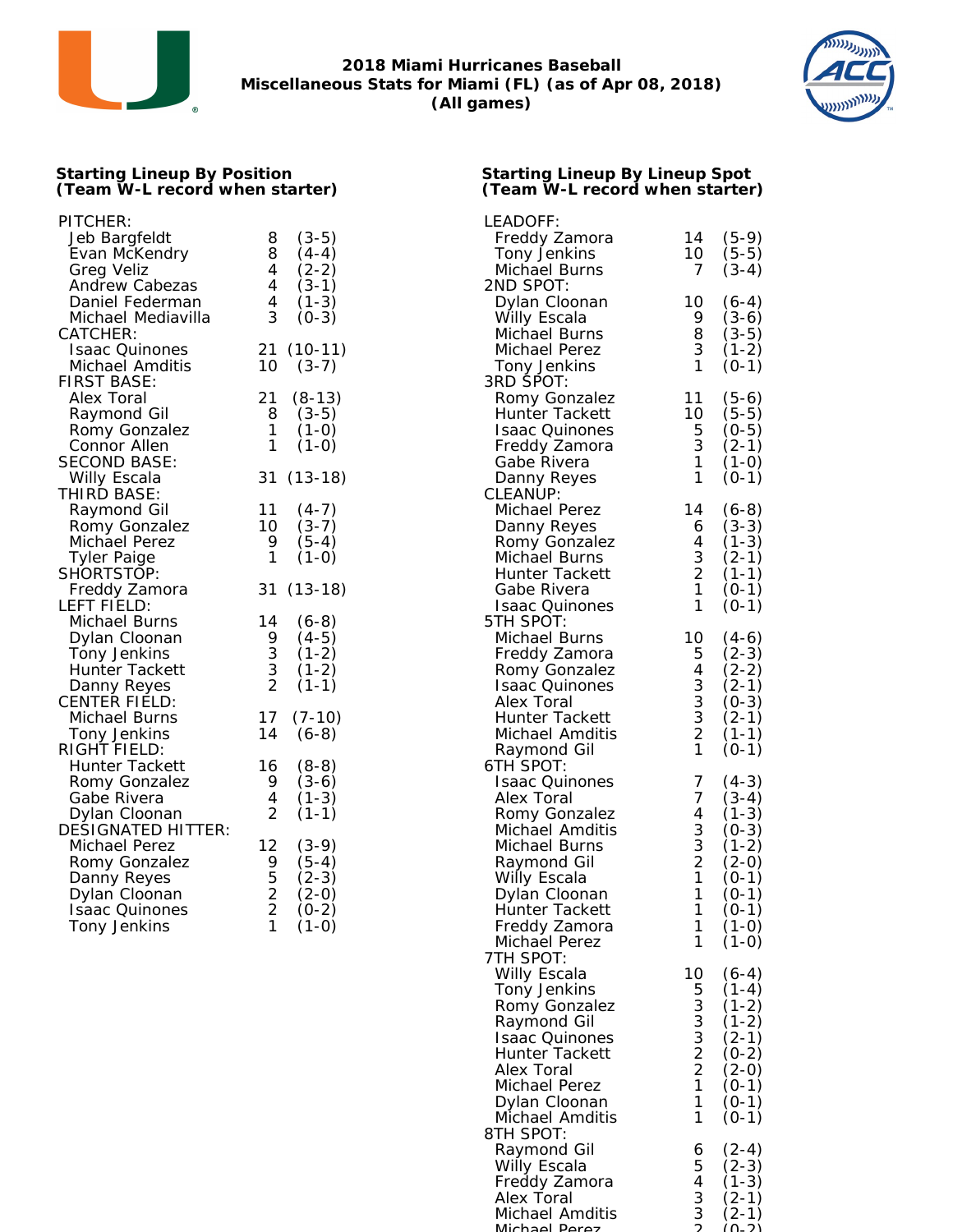

#### **2018 Miami Hurricanes Baseball Miscellaneous Stats for Miami (FL) (as of Apr 08, 2018) (All games)**



#### **STARTERS SUMMARY**

|                       |                |                |              |    |                |    | Position |    |    | <b>Batting Order</b> |    |    |    |    |             |     |                |                |               |         |   |
|-----------------------|----------------|----------------|--------------|----|----------------|----|----------|----|----|----------------------|----|----|----|----|-------------|-----|----------------|----------------|---------------|---------|---|
| Player                | GS             | $\mathsf{D}$   | $\mathsf{C}$ | Ιb | 2 <sub>b</sub> | 3b | SS       | lf | cf | rf                   | of | dh |    |    | 1st 2nd 3rd | 4th | 5th            | 6th            | 7th           | 8th 9th |   |
| Michael Burns         | 31             |                |              |    |                |    |          | 14 | 17 |                      |    |    | 7  | 8  |             | 3   | 10             | 3              |               |         |   |
| Freddy Zamora         | 31             |                |              |    |                |    | 31       |    |    |                      |    |    | 14 |    | 3           |     | 5              |                |               | 4       | 4 |
| Willy Escala          | 31             |                |              |    | 31             |    |          |    |    |                      |    |    |    | 9  |             |     |                |                | 10            | 5       | 6 |
| Romy Gonzalez         | 29             |                |              |    |                | 10 |          |    |    | 9                    |    | 9  |    |    |             | 4   | 4              | 4              | 3             |         |   |
| <b>Isaac Quinones</b> | 23             |                | 21           |    |                |    |          |    |    |                      |    | 2  |    |    | 5           |     | 3              | 7              | 3             | 2       | 2 |
| Alex Toral            | 21             |                |              | 21 |                |    |          |    |    |                      |    |    |    |    |             |     | 3              |                | $\mathcal{P}$ | 3       | 6 |
| Michael Perez         | 21             |                |              |    |                | 9  |          |    |    |                      |    | 12 |    | 3  |             | 14  |                |                | 1             | 2       |   |
| Hunter Tackett        | 19             |                |              |    |                |    |          | 3  |    | 16                   |    |    |    |    | 10          | 2   | 3              |                | 2             |         |   |
| Raymond Gil           | 19             |                |              | 8  |                | 11 |          |    |    |                      |    |    |    |    |             |     |                | $\overline{2}$ | 3             | 6       |   |
| Tony Jenkins          | 18             |                |              |    |                |    |          | 3  | 14 |                      |    |    | 10 |    |             |     |                |                | 5             |         | 2 |
| Dylan Cloonan         | 13             |                |              |    |                |    |          | 9  |    | 2                    |    | 2  |    | 10 |             |     |                |                |               |         |   |
| Michael Amditis       | 10             |                | 10           |    |                |    |          |    |    |                      |    |    |    |    |             |     | $\overline{2}$ | 3              |               | 3       |   |
| Jeb Bargfeldt         | 8              | 8              |              |    |                |    |          |    |    |                      |    |    |    |    |             |     |                |                |               |         |   |
| Evan McKendry         | 8              | 8              |              |    |                |    |          |    |    |                      |    |    |    |    |             |     |                |                |               |         |   |
| Danny Reyes           | 7              |                |              |    |                |    |          | 2  |    |                      |    | 5  |    |    |             | 6   |                |                |               |         |   |
| <b>Greg Veliz</b>     | 4              | 4              |              |    |                |    |          |    |    |                      |    |    |    |    |             |     |                |                |               |         |   |
| Gabe Rivera           | 4              | $\cdot$        |              |    |                |    |          |    |    | 4                    |    |    |    |    |             |     |                |                |               | 2       |   |
| Daniel Federman       | $\overline{4}$ | $\overline{4}$ |              |    |                |    |          |    |    |                      |    |    |    |    |             |     |                |                |               |         |   |
| Andrew Cabezas        | 4              | 4              |              |    |                |    |          |    |    |                      |    |    |    |    |             |     |                |                |               |         |   |
| Michael Mediavilla    | 3              | 3              |              |    |                |    |          |    |    |                      |    |    |    |    |             |     |                |                |               |         |   |
| Connor Allen          |                |                |              |    |                |    |          |    |    |                      |    |    |    |    |             |     |                |                |               |         |   |
| <b>Tyler Paige</b>    | 1              |                |              |    |                |    |          |    |    |                      |    |    |    |    |             |     | $\sim$         |                |               |         |   |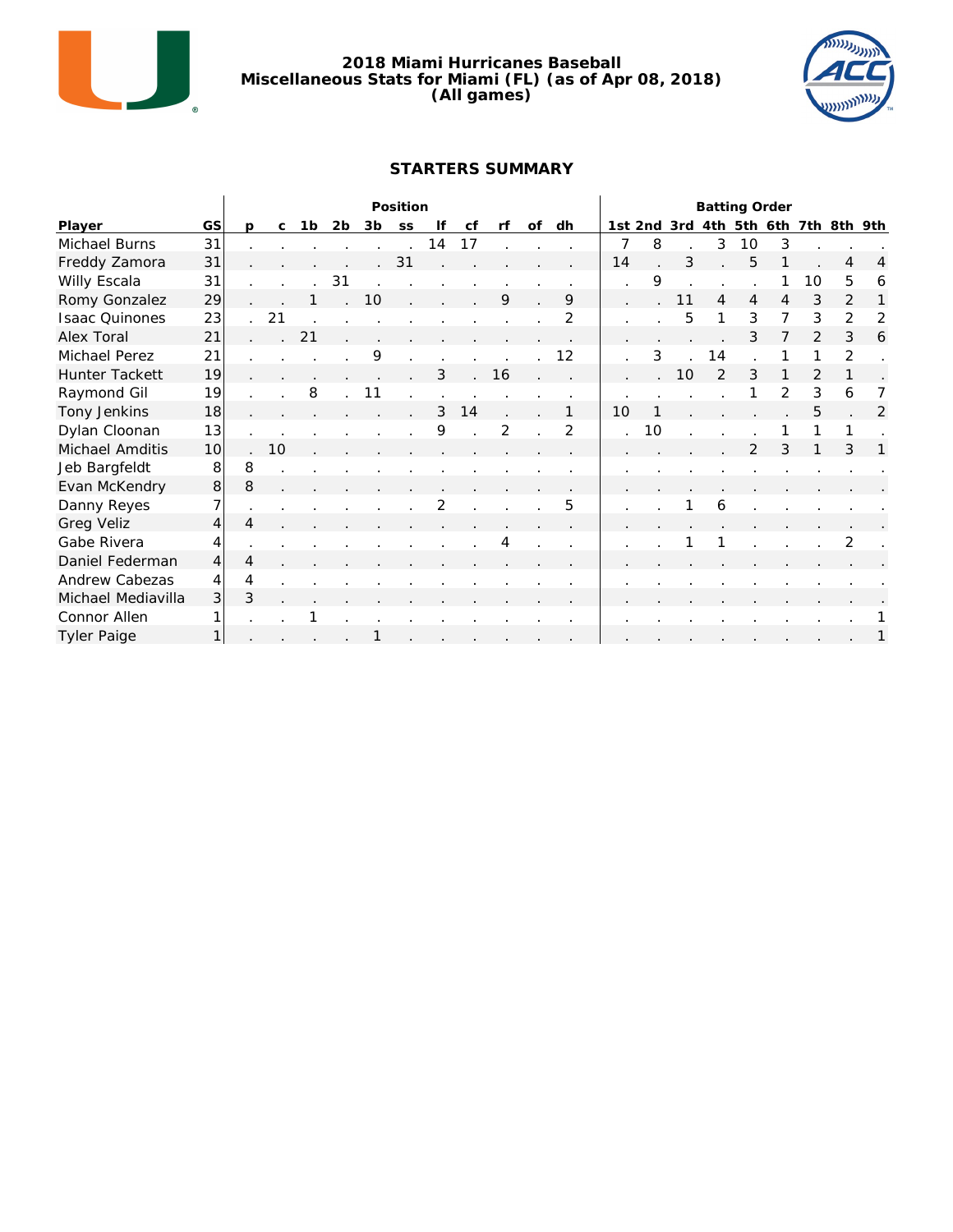#### **2018 Miami Hurricanes Baseball Team Game-by-Game for Miami (FL) (as of Apr 08, 2018) Batting (All games)**

| Date              | Opponent              | ab   | r              | h.  | rbi            | 2 <sub>b</sub>   | 3 <sub>b</sub>   | hr               | tb  | bb  | ibb            | sb             | <b>CS</b>    | hbp sac      |                | Sf               | qdp              | k              | po  | a   | e                | lob            | avq  |
|-------------------|-----------------------|------|----------------|-----|----------------|------------------|------------------|------------------|-----|-----|----------------|----------------|--------------|--------------|----------------|------------------|------------------|----------------|-----|-----|------------------|----------------|------|
| Feb 16            | <b>RUTGERS</b>        | 27   | $\overline{7}$ | 6   | $\overline{7}$ | $\mathbf{1}$     | $\overline{0}$   | $\mathbf{1}$     | 10  | 6   | $\overline{0}$ | $\mathbf{1}$   | $\mathbf{1}$ | 1            | $\mathbf{0}$   | $\overline{2}$   | 0                | 9              | 27  | 9   | $\mathbf{1}$     | 5              | .222 |
| Feb 17            | <b>RUTGERS</b>        | 33   | 8              | 10  | 8              | 4                | 0                | -1               | 17  | 5   | $\mathbf 0$    | 2              | $\mathbf{1}$ | 2            | 0              | $\mathbf 0$      | 0                | 8              | 27  | 10  | $\boldsymbol{0}$ | 8              | .267 |
| Feb 18            | <b>RUTGERS</b>        | 36   | 5              | 11  | 3              | $\overline{2}$   | 0                | 0                | 13  | 2   | 0              | 2              | 2            | 0            | 0              | $\mathbf{1}$     | 0                | 11             | 27  | 10  | 3                | 7              | .281 |
| Feb 21            | <b>MIZZOU</b>         | 32   | 0              | 6   | 0              | $\mathbf 0$      |                  | $\overline{0}$   | 8   | 1   | $\mathbf 0$    | $\overline{0}$ | $\mathbf 0$  | 1            | $\mathbf{0}$   | $\mathbf{0}$     | $\overline{0}$   | 15             | 27  | 12  | $\mathbf{1}$     | $\overline{7}$ | .258 |
| Feb <sub>23</sub> | <b>FLORIDA</b>        | 38   | 3              | 9   | 3              | 2                | 0                |                  | 14  | 1   | 0              | 0              | 0            | 0            | 0              | $\mathbf 0$      | 0                | 7              | 27  | 6   | 1                | 9              | .253 |
| Feb 24            | <b>FLORIDA</b>        | 31   | $\overline{2}$ | 5   | 2              | $\mathbf 0$      | 0                | $\mathbf{0}$     | 5   | 3   | 0              | 0              | $\mathbf 0$  | 2            | $\mathbf{0}$   | $\mathbf{0}$     | 1                | 9              | 27  | 6   | 3                | $\overline{7}$ | .239 |
| Feb 25            | <b>FLORIDA</b>        | 30   | 2              | 7   | $\overline{2}$ | 2                | 0                | $\mathbf 0$      | 9   | 1   | 0              | 2              | 1            | 1            | 0              | 0                | 0                | 11             | 27  | 7   | 1                | 6              | .238 |
| Feb 28            | at FAU                | 33   | 4              | 7   | 4              | 1                | 0                |                  | 11  | 6   | $\mathbf 0$    | $\overline{2}$ | $\Omega$     | 4            | $\mathbf{0}$   | 1                | $\mathbf{0}$     | 10             | 24  | 8   | $\mathbf{1}$     | 13             | .235 |
| Mar <sub>02</sub> | <b>MAINE</b>          | 32   | 1              | 4   | 1              | 1                | 0                |                  | 8   | 5   | 0              | 0              | $\mathbf 0$  | 0            | $\overline{0}$ | $\mathbf 0$      | 0                | 14             | 27  | 10  | 3                | 9              | .223 |
| Mar <sub>03</sub> | <b>MAINE</b>          | 49   | 7              | 15  | 6              | 4                |                  | $\mathbf 0$      | 21  | 13  |                | 2              | 2            | 4            | 3              | $\mathbf{1}$     | 1                | 19             | 45  | 18  | $\overline{2}$   | 21             | .235 |
| Mar <sub>04</sub> | <b>MAINE</b>          | 32   | 7              | 10  | 7              | 1                |                  | 0                | 13  | 8   | 0              | 5              | 1            | 4            | 1              | 0                | 0                | 8              | 27  | 9   | 1                | 14             | .241 |
| Mar 07            | at FIU                | 31   | 3              | 5   | 2              | 3                | 0                | $\mathbf 0$      | 8   | 5   | $\overline{0}$ | $\overline{2}$ | 1            | 0            | 0              | $\mathbf 0$      | $\boldsymbol{0}$ | 14             | 24  | 8   | 0                | 6              | .235 |
| *Mar 09           | NOTRE DAME            | 30   | 3              | 6   | 2              | 3                | 0                | $\mathbf 0$      | 9   | 7   | 0              |                | 0            | 3            | 0              | 0                | 0                | 11             | 27  | 12  |                  | 13             | .233 |
| *Mar 10           | NOTRE DAME            | 32   | 9              | 11  | 8              | 2                | 0                | 1                | 16  | 5   | 0              |                | 1            | 0            | 1              | $\boldsymbol{0}$ | 2                | $\overline{4}$ | 27  | 14  | 1                | 5              | .240 |
| *Mar 10           | NOTRE DAME            | 34   | 5              | 6   | 5              | 1                | 0                | 0                | 7   | 7   | 0              | 4              | 0            | 1            | 1              | 1                | 1                | 12             | 30  | 11  | 3                | 9              | .236 |
| Mar 14            | at UCF                | 32   | 4              | 7   | 4              | 1                |                  | $\mathbf 0$      | 10  | 4   | $\mathbf 0$    |                |              | 0            | $\overline{0}$ | $\overline{0}$   | 1                | 10             | 27  | 11  | $\overline{2}$   | 5              | .235 |
| *Mar 16           | at Duke               | 37   | 3              | 10  | 2              | 0                |                  | $\mathbf 0$      | 12  | 0   | $\overline{0}$ | 5              | 1            | $\mathbf{0}$ | 0              | $\mathbf 0$      | 1                | 9              | 24  | 10  | 0                | 7              | .237 |
| *Mar 17           | at Duke               | 30   | 1              | 6   | 1              | 0                | 0                | $\boldsymbol{0}$ | 6   | 3   | 0              | 0              | 1            | 0            | 0              | $\boldsymbol{0}$ | 2                | 10             | 24  | 9   | $\overline{2}$   | 5              | .235 |
| *Mar 18           | at Duke               | 39   | 8              | 15  | 8              | 5                | $\boldsymbol{0}$ | 0                | 20  | 4   | 0              | 0              |              | 1            |                | 0                | 1                | 10             | 27  | 7   | 1                | 10             | .245 |
| Mar 21            | <b>FAU</b>            | 34   | 9              | 10  | 9              | 1                | 0                |                  | 14  | 4   | 0              | $\overline{0}$ |              | 0            | 1              | 1                | 0                | 10             | 27  | 12  | 5                | 4              | .247 |
| *Mar 23           | <b>VIRGINIA</b>       | 39   | 3              | 14  | 3              | 1                | 0                | 0                | 15  | 3   | 0              | 0              | 1            | 0            | 2              | 0                | 3                | 10             | 33  | 9   |                  | 11             | .253 |
| *Mar 24           | <b>VIRGINIA</b>       | 30   | 1              | 10  | 1              | 1                | 1                | 0                | 13  | 1   | 0              | 1              | 1            | $\mathbf{0}$ | 0              | $\mathbf{0}$     | $\mathbf{0}$     | 11             | 27  | 9   | $\mathbf{1}$     | 6              | .256 |
| *Mar 25           | <b>VIRGINIA</b>       | 33   | 8              | 9   | 7              | 2                | $\overline{2}$   | $\mathbf 0$      | 15  | 4   | 0              | 0              | 1            | 2            | 1              | $\mathbf 0$      | 0                | 5              | 27  | 12  | $\mathbf{0}$     | 8              | .257 |
| Mar 28            | at Florida Gulf Coast | 27   | 0              | 3   | $\mathbf 0$    | $\theta$         | 0                | $\overline{0}$   | 3   | 2   | $\overline{0}$ | 1              | $\mathbf 0$  |              | 1              | $\mathbf 0$      | 1                | 12             | 24  | 5   | $\mathbf{1}$     | 4              | .252 |
| $*$ Mar 30        | at Georgia Tech       | 33   | 1              | 7   | 1              | $\mathbf 0$      | 0                | $\mathbf 0$      | 7   | 1   | 0              | 0              | 0            | 1            | 0              | 0                | 1                | 12             | 24  | 12  | $\mathbf{0}$     | 7              | .251 |
| $*$ Mar 31        | at Georgia Tech       | 33   | 4              | 6   | 4              | 2                | 0                | 1                | 11  | 3   | 0              | 0              | 0            | 0            | 0              | $\mathbf{0}$     | $\mathbf{0}$     | 14             | 24  | 12  | $\mathbf{1}$     | 5              | .248 |
| *Apr 01           | at Georgia Tech       | 31   |                | 6   | 1              | 0                | 0                | 1                | 9   | 2   | $\mathbf 0$    | 0              | $\mathbf 0$  | 0            | 1              | 0                | 1                | 9              | 24  | 6   | 2                | 6              | .246 |
| Apr 04            | <b>FAU</b>            | 39   | 4              | 13  | 4              | $\theta$         |                  | $\Omega$         | 15  | 1   | $\mathbf 0$    | 2              | $\Omega$     | $\mathbf{0}$ | $\overline{0}$ | $\overline{0}$   | $\mathbf{0}$     | 6              | 27  | 14  | 3                | 9              | .250 |
| *Apr 06           | NORTH CAROLINA        | 43   | 4              | 9   | 3              | 2                |                  | 0                | 13  | 5   |                | 2              | 2            | 1            | 1              | 0                | 0                | 17             | 36  | 13  | 1                | 10             | .248 |
| *Apr 07           | <b>NORTH CAROLINA</b> | 36   | 6              | 10  | 5              | $\boldsymbol{0}$ | 0                | 2                | 16  | 3   | 0              |                | $\mathbf 0$  | 0            | $\mathbf 0$    | $\mathbf{0}$     | 1                | 14             | 27  | 11  | $\mathbf{1}$     | 6              | .249 |
| *Apr 08           | NORTH CAROLINA        | 21   |                |     | 6              | 3                |                  | 0                | 12  | 5   | 0              |                | 0            | 2            | 0              |                  |                  | 5              | 15  | 8   | $\Omega$         |                | .251 |
| Totals            |                       | 1037 | 130            | 260 | 119            | 45               | 11               | 11               | 360 | 120 | $\overline{2}$ | 38             | 20           | 31           | 14             | 8                | 18               | 326            | 837 | 310 | 43               | 249            | .251 |